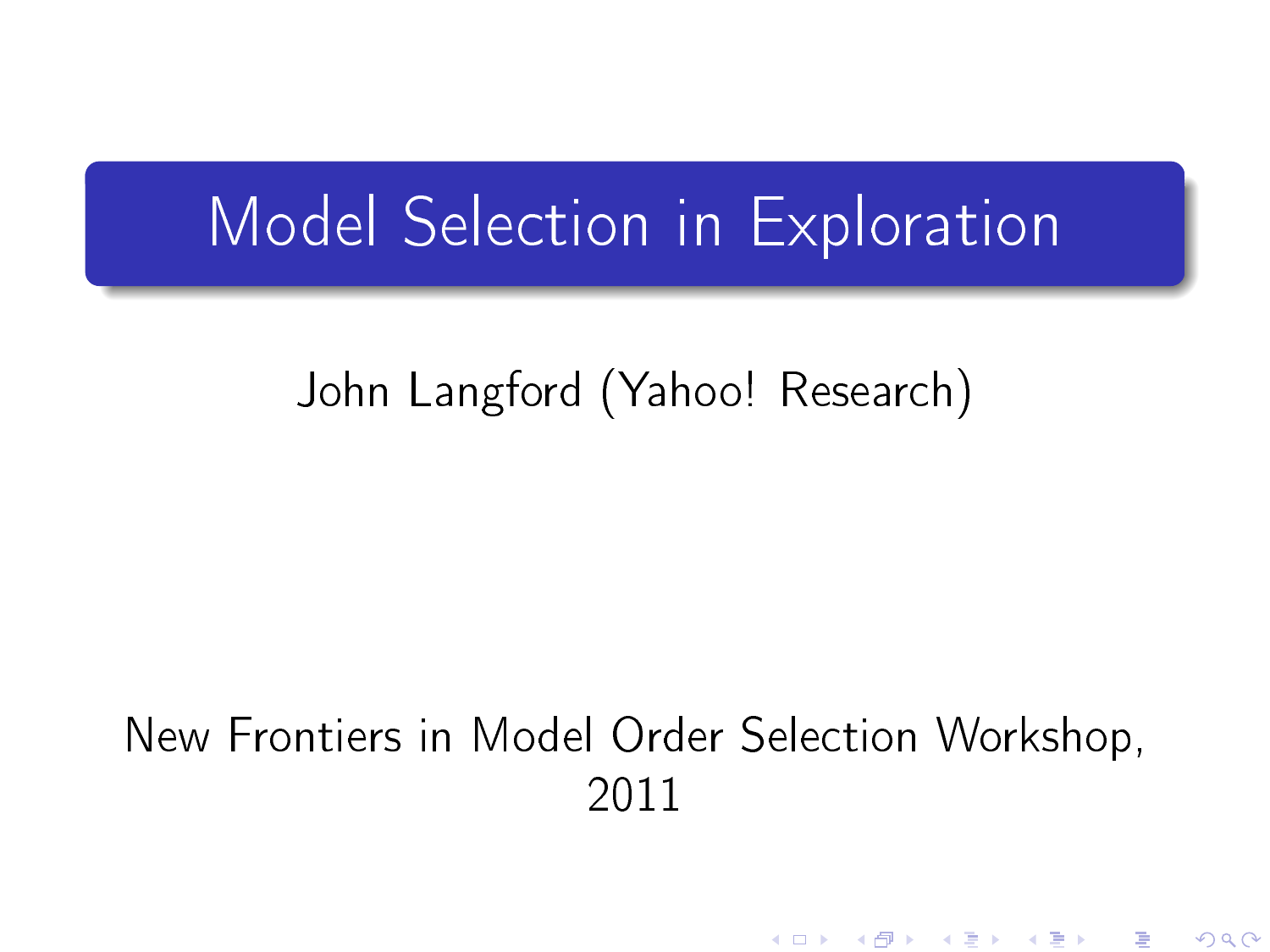## Supervised ERM Learning

H = set of hypotheses  $\{h\}$  where  $h(x) \in \{0, 1\}$ .  $D(x, y) =$  distribution over events where  $x =$  features and  $y \in \{0, 1\} =$  label.

(ロ) (御) (君) (君) (君) 君 のぬの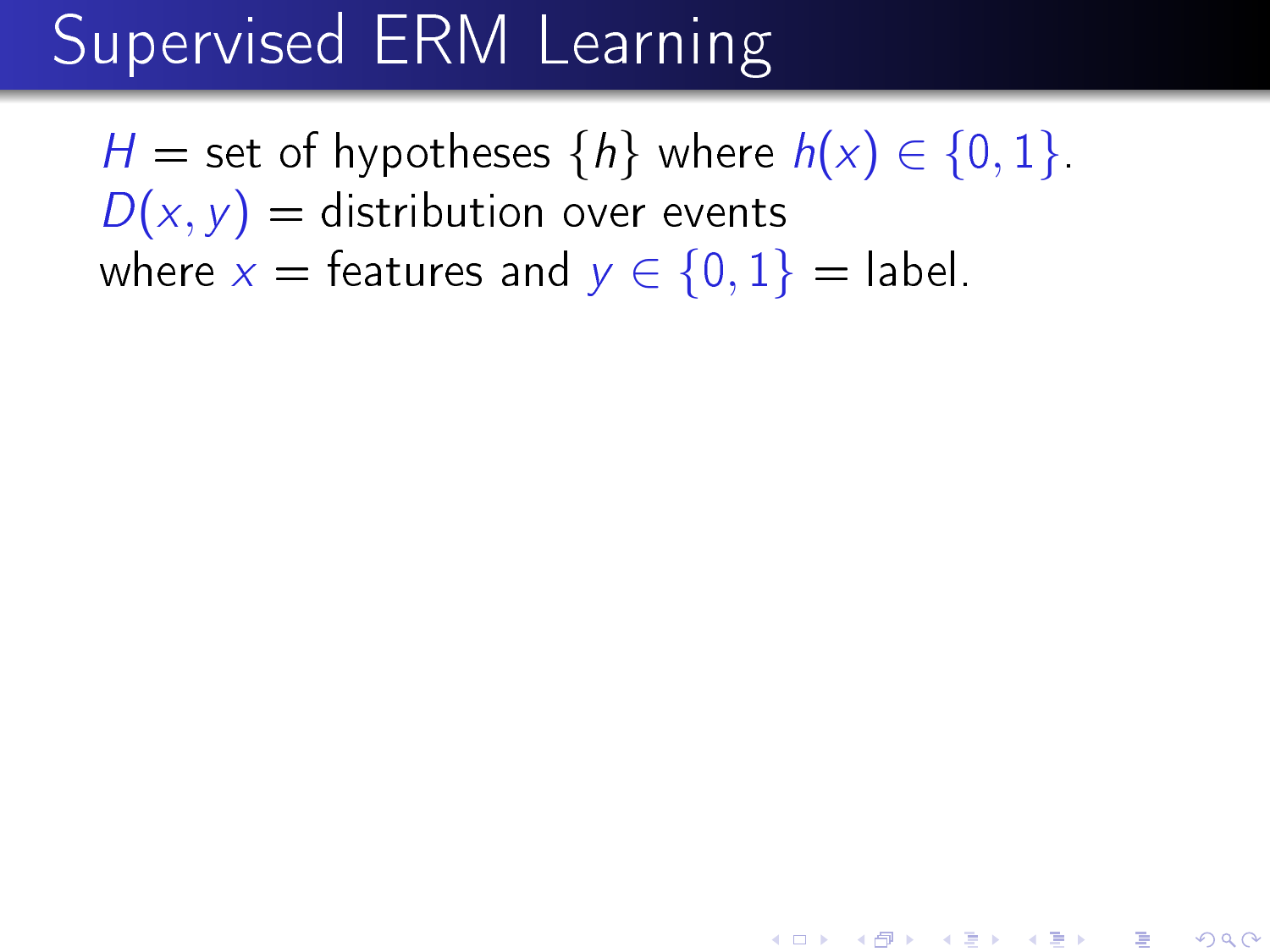## Supervised ERM Learning

H = set of hypotheses  $\{h\}$  where  $h(x) \in \{0,1\}$ .  $D(x, y) =$  distribution over events where  $x =$  features and  $y \in \{0, 1\} =$  label.

For each  $h$ , there is some true error rate:

 $e(D, h) = Pr_{(x,y)\sim D}(h(x) \neq y)$ 

Given samples  $S$ , we have an empirical error rate:  $\hat{e}(S, h) = E_{(x,y)\in S} I(h(x) \neq y)$ 

(ロ) (御) (君) (君) (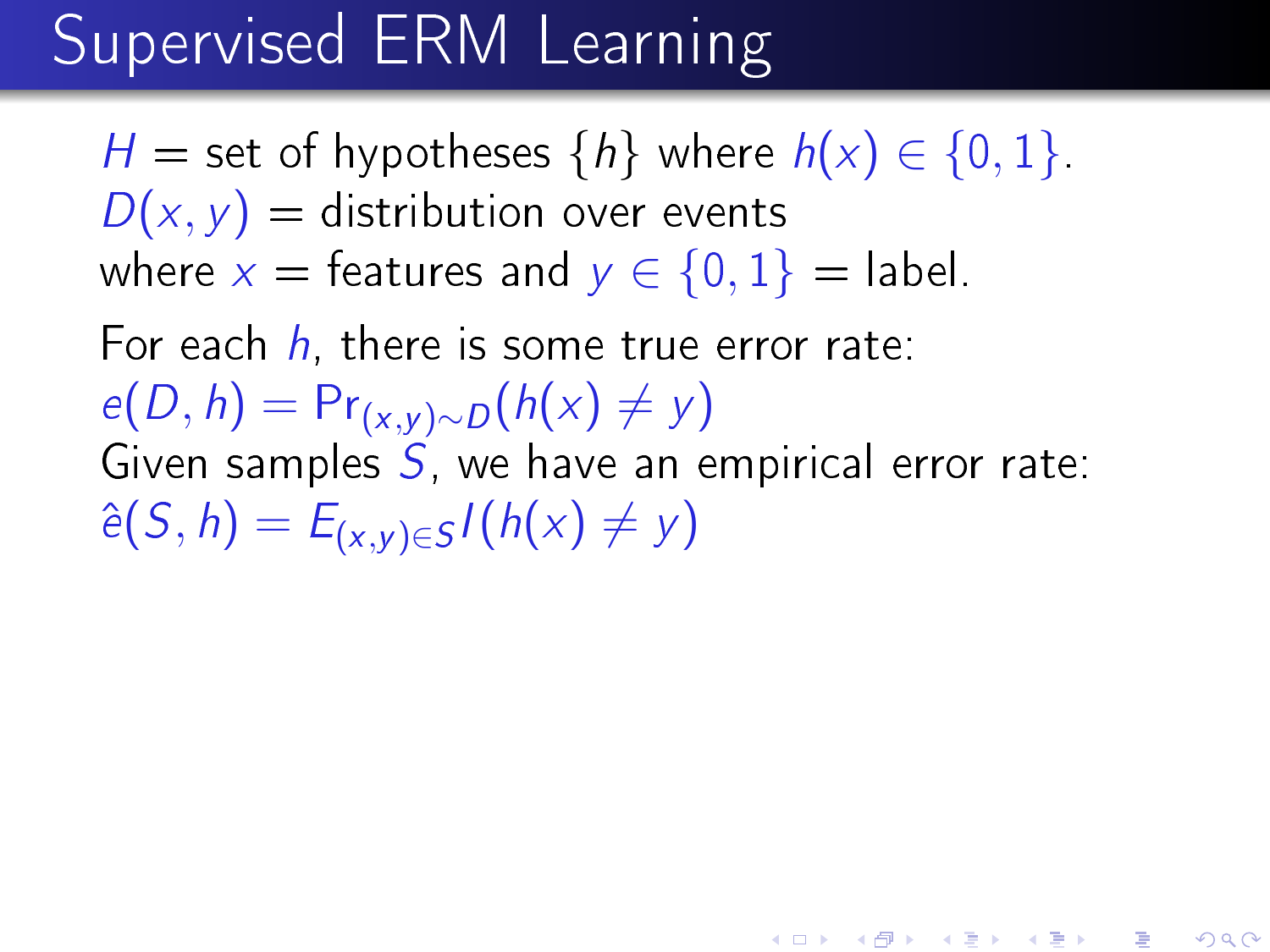## Supervised ERM Learning

H = set of hypotheses  $\{h\}$  where  $h(x) \in \{0, 1\}$ .  $D(x, y) =$  distribution over events where  $x =$  features and  $y \in \{0, 1\} =$  label.

For each  $h$ , there is some true error rate:

 $e(D, h) = Pr_{(x,y)\sim D}(h(x) \neq y)$ Given samples  $S$ , we have an empirical error rate:  $\hat{e}(S, h) = E_{(x,y)\in S} I(h(x) \neq y)$ Let  $\hat{h}_H(S) = \arg \min_{h \in H} \hat{e}(s, h)$ 

#### Theorem

For all H, D, let  $\hat{h} = \hat{h}_H(S)$ . If samples in S are IID from D, with probability at least  $1 - \delta$ .  $|\hat{e}(S, \hat{h}) - e(D, \hat{h})| \leq \sqrt{\frac{\ln |H| + \ln \frac{2}{\delta}}{2|S|}}$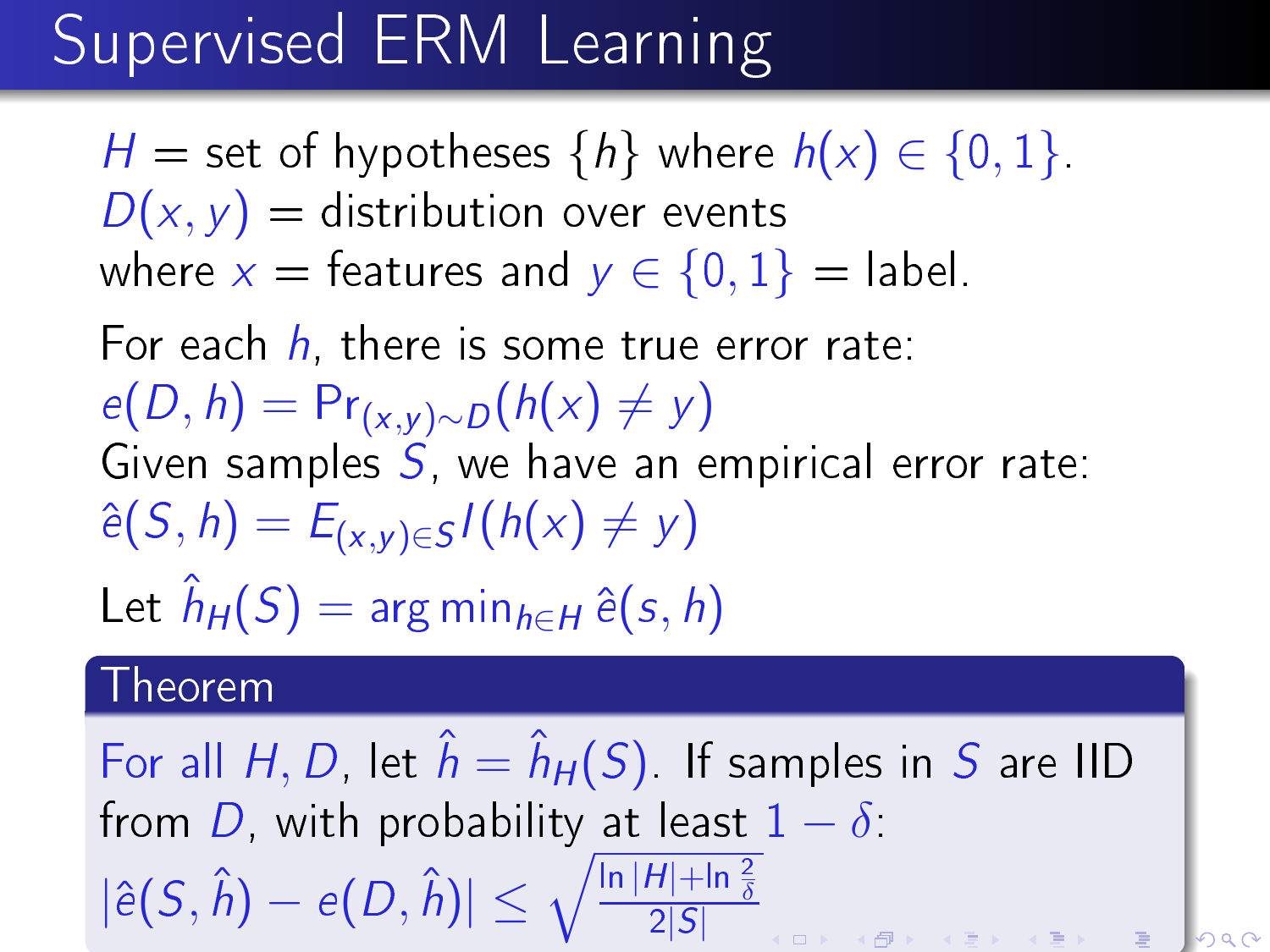#### Supervised Model Selection

Suppose we have a set of hypothesis sets  $M = \{H\}$ . Let  $\hat{H}_M(S) =$  $\argmin_{H \in M} \widehat{e}(S, \hat{h}_H(S)) + \sqrt{\frac{\ln |H| + \ln |M| + \ln 2/\delta}{2|S|}}$ 

★ ロン → 御 > → ( 唐 > → 唐 > ○ 唐)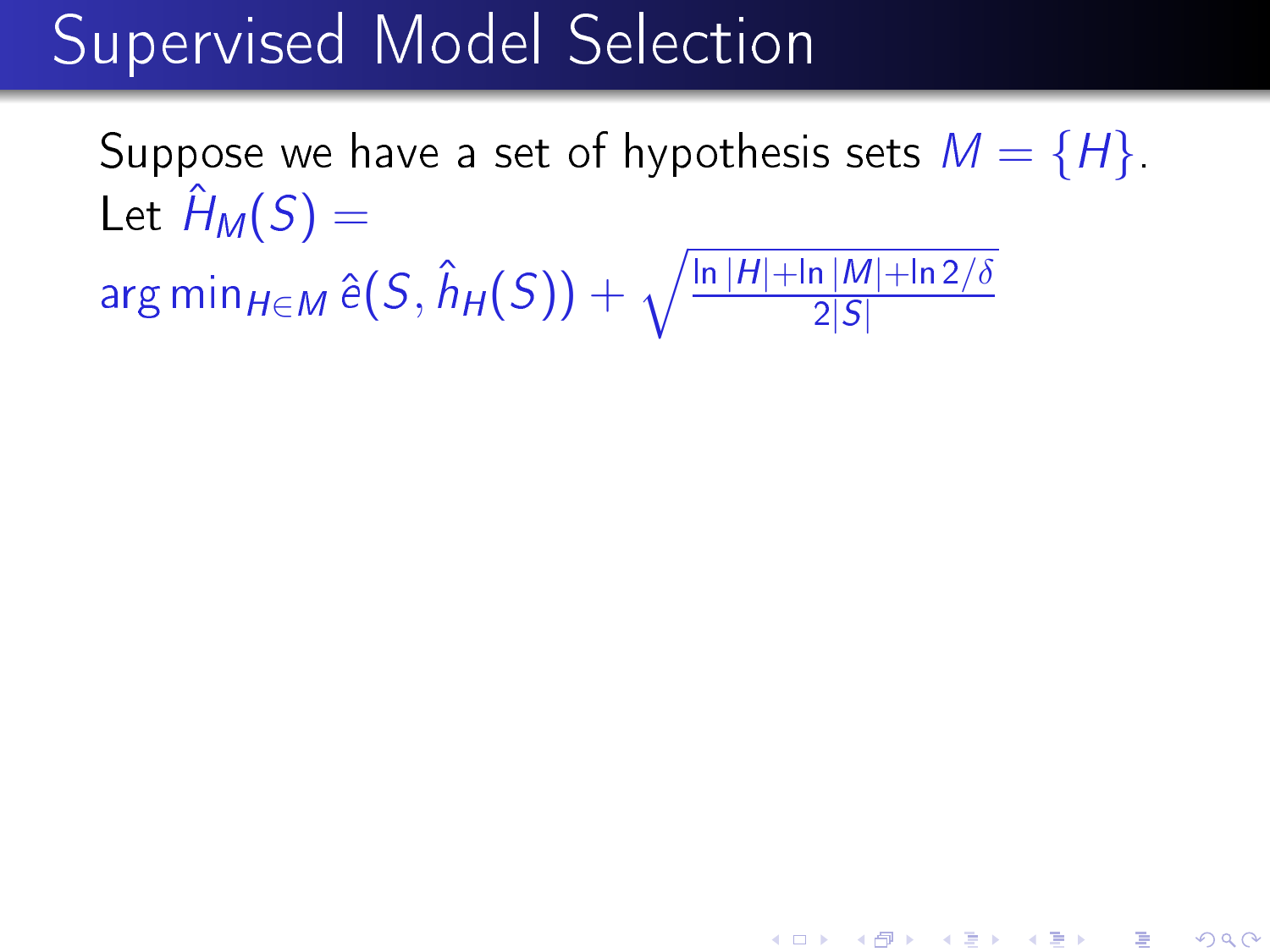#### Supervised Model Selection

Suppose we have a set of hypothesis sets  $M = \{H\}$ . Let  $\hat{H}_M(S) =$  $\argmin_{H \in M} \widehat{e}(S, \hat{h}_H(S)) + \sqrt{\frac{\ln |H| + \ln |M| + \ln 2/\delta}{2|S|}}$ 

#### Theorem

For all  $M, D$ , let  $\hat{h} = \hat{h}_{\hat{H}_M(S)}(S)$ , with probability at least  $1-\delta^+|\hat{e}(S,\hat{h})-e(D,\hat{h})|\leq \sqrt{\frac{\ln |H|+\ln |M|+\ln 2/\delta}{2|S|}}$ 

◆ロ→ → 御→ → (君→ → (君→ ) (君)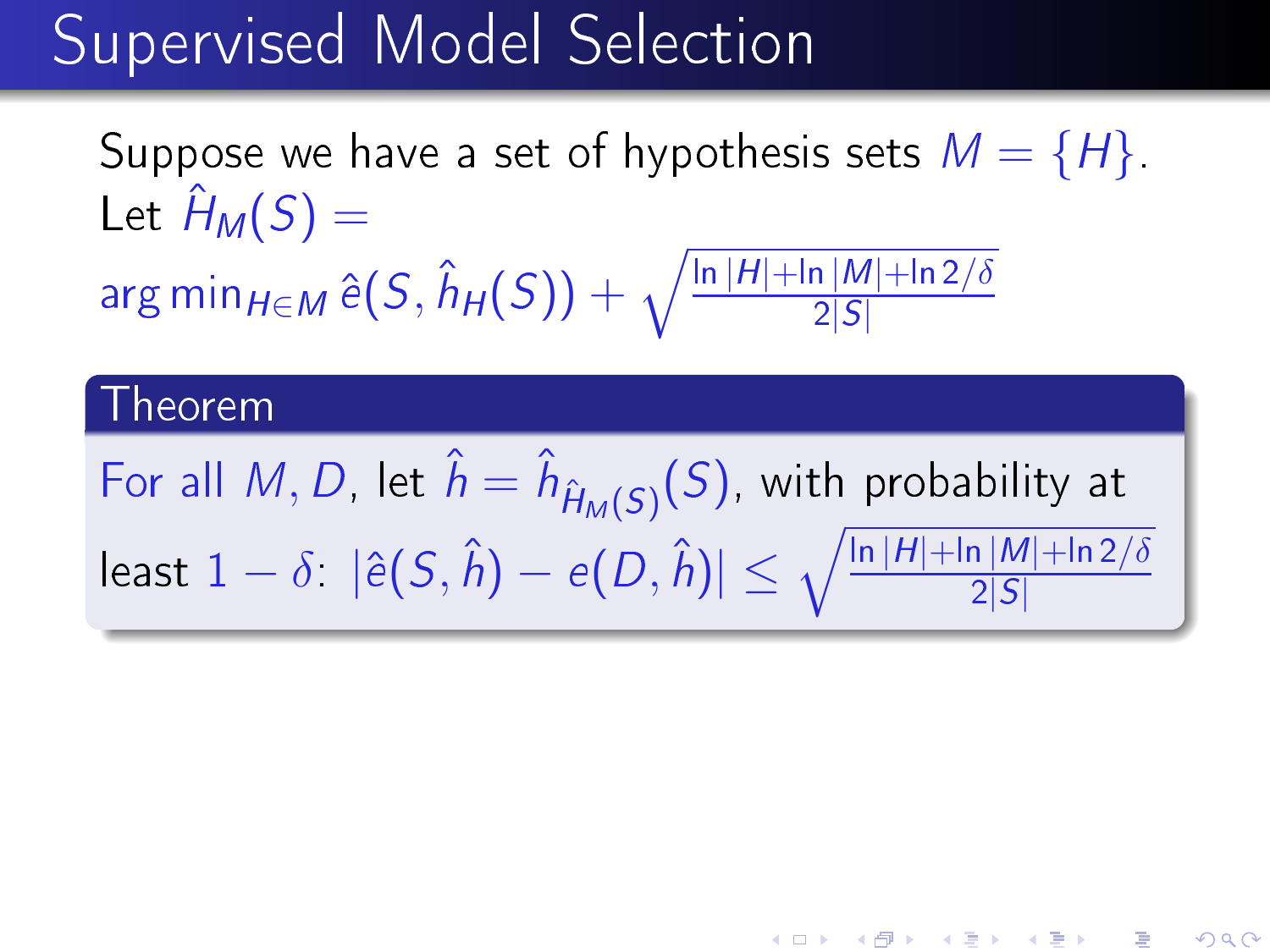#### Supervised Model Selection

Suppose we have a set of hypothesis sets  $M = \{H\}$ . Let  $\hat{H}_M(S) =$  $\argmin_{H \in M} \widehat{e}(S, \hat{h}_H(S)) + \sqrt{\frac{\ln |H| + \ln |M| + \ln 2/\delta}{2|S|}}$ 

#### Theorem

.

For all  $M, D$ , let  $\hat{h} = \hat{h}_{\hat{H}_M(S)}(S)$ , with probability at least  $1-\delta^+|\hat{e}(S,\hat{h})-e(D,\hat{h})|\leq \sqrt{\frac{\ln |H|+\ln |M|+\ln 2/\delta}{2|S|}}$ 

 $\cot$  of model selection  $=$  cost of not knowing right H in advance.

$$
O\left(\sqrt{\frac{\ln |M|}{|S|}}\right)
$$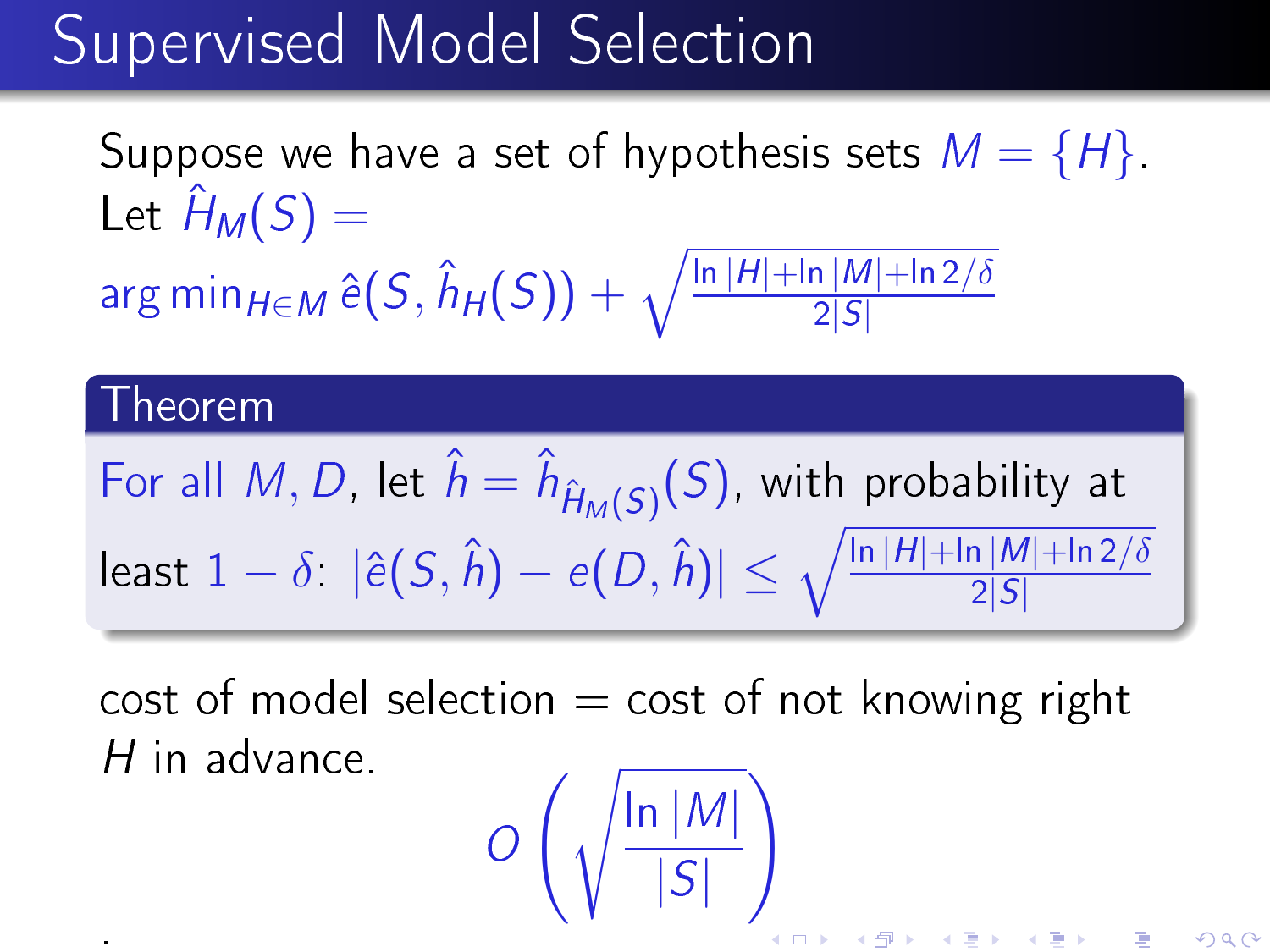# What happens when there is exploration?

K ロ ▶ | K @ ▶ | K 결 ▶ | K 결 ▶ |

准

つくへ

- **1** Realizable Active Learning
- 2 Agnostic Active Learning
- **3** Agnostic Contextual Bandits
- <span id="page-7-0"></span>Realizable Contextual Bandits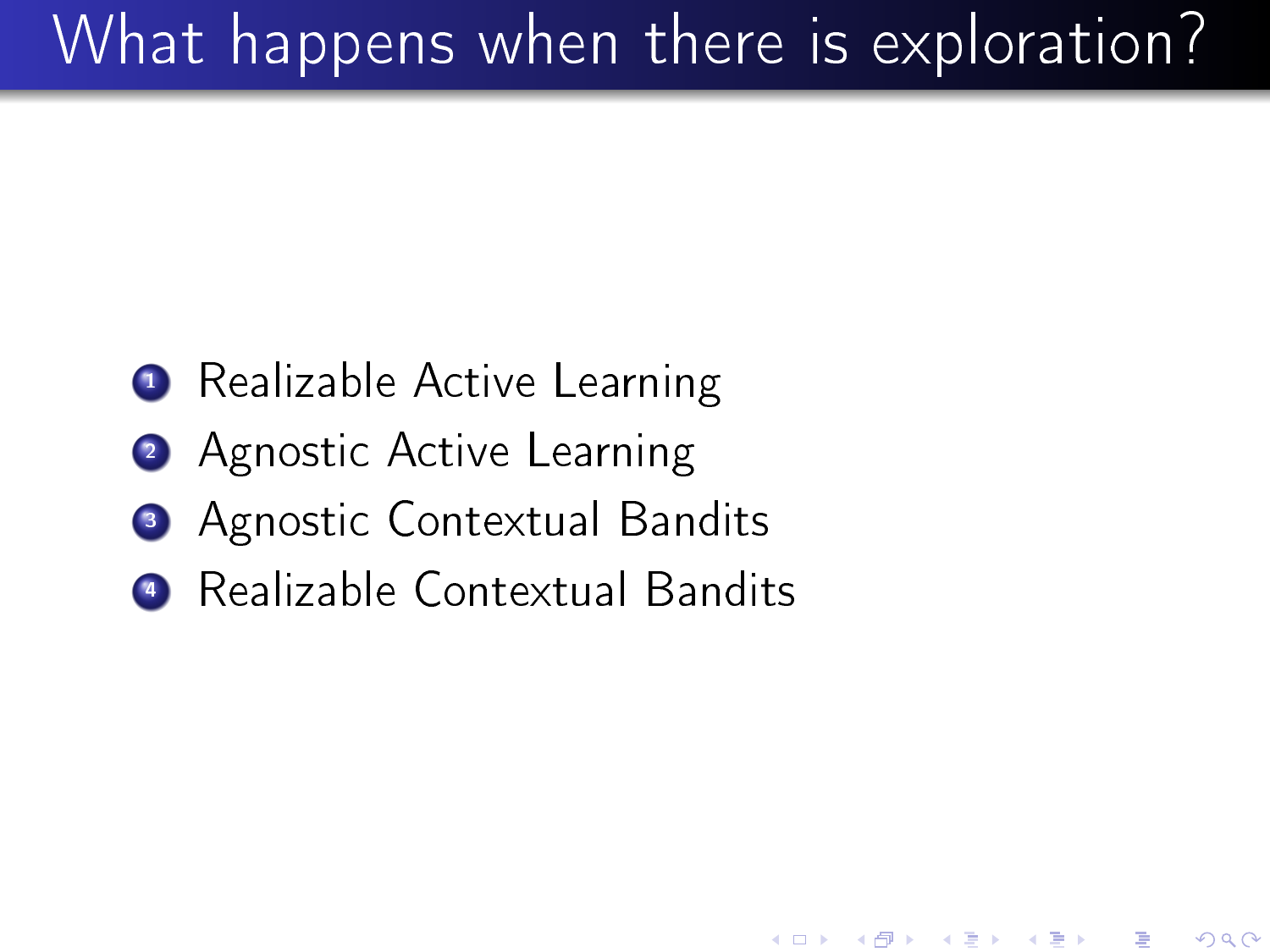# Realizable Active Learning (RAL)

We have a pool of examples  $x$ , and we must request labels y until we find an  $\epsilon$  optimal  $h \in H$  One  $h \in H$  is guaranteed to have zero error.

<span id="page-8-0"></span>★ ロン → 御 > → ( 할 > → ( 할 > ) → 할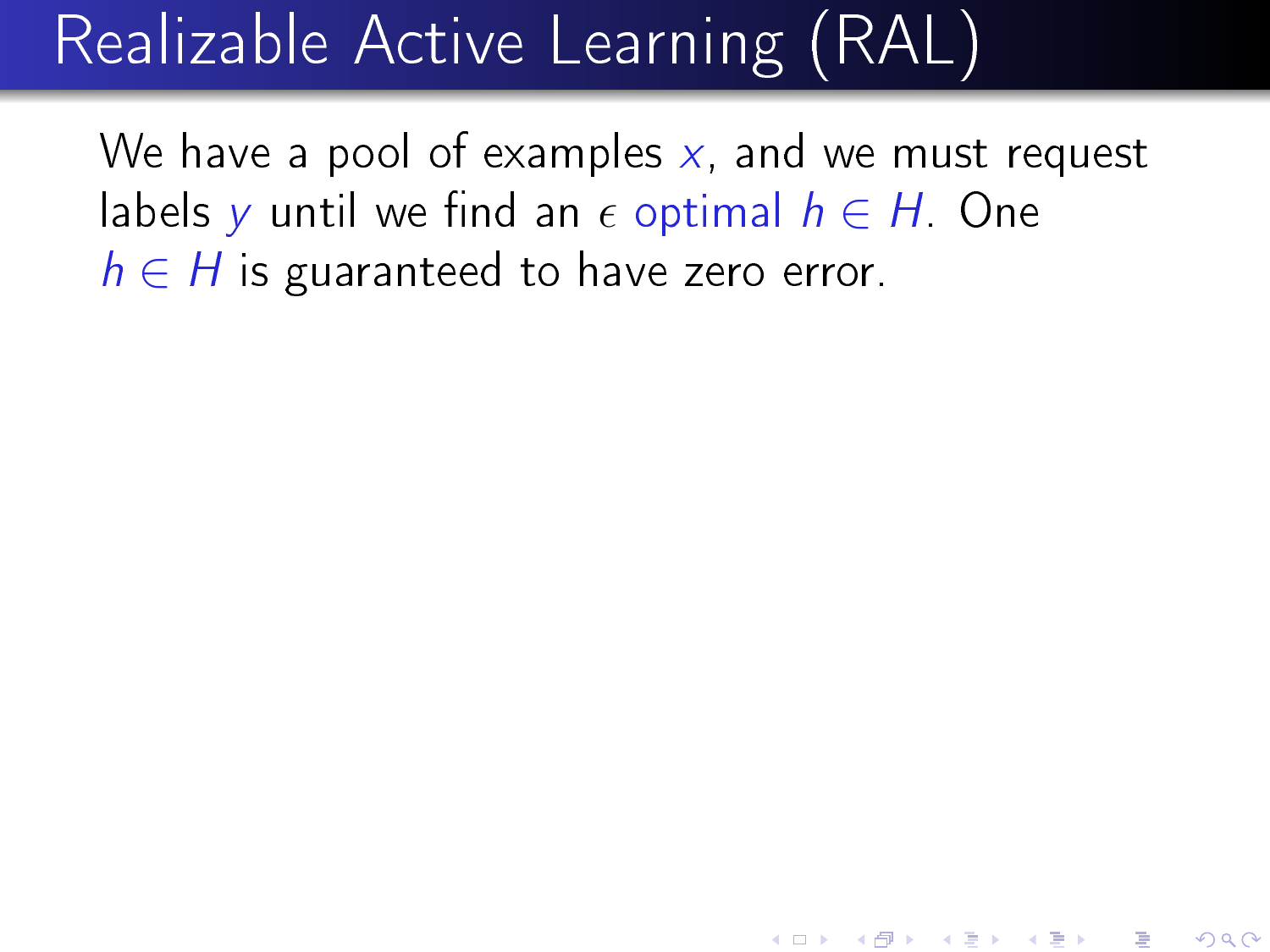# Realizable Active Learning (RAL)

We have a pool of examples  $x$ , and we must request labels y until we find an  $\epsilon$  optimal  $h \in H$  One  $h \in H$  is guaranteed to have zero error.

Label complexity is dependent on  $H$  and  $D$  [D05].  $S(H, D) = \frac{\ln |H|}{\rho} \ln 1/\epsilon$ Here  $\rho =$  splitting rate. Let  $Q_\epsilon = \{(h,h'): h,h' \in H \text{ and } d_D(h,h') > \epsilon\}$  where  $d_D(h, h') = Pr_{x \sim D}(h(x) \neq h'(x))$ . Then x  $\rho$ -splits Q if the label y always eliminates a  $\rho$  fraction of Q. In other words:

 $|Q'| \leq (1 - \rho)|Q|$ 

<span id="page-9-0"></span>Splitting rate = largest guarante[ed](#page-8-0) [s](#page-10-0)[pl](#page-7-0)[i](#page-8-0)[t](#page-33-0) [a](#page-10-0)[m](#page-0-0)[on](#page-33-0)[gs](#page-0-0)t [xs](#page-0-0)[.](#page-33-0)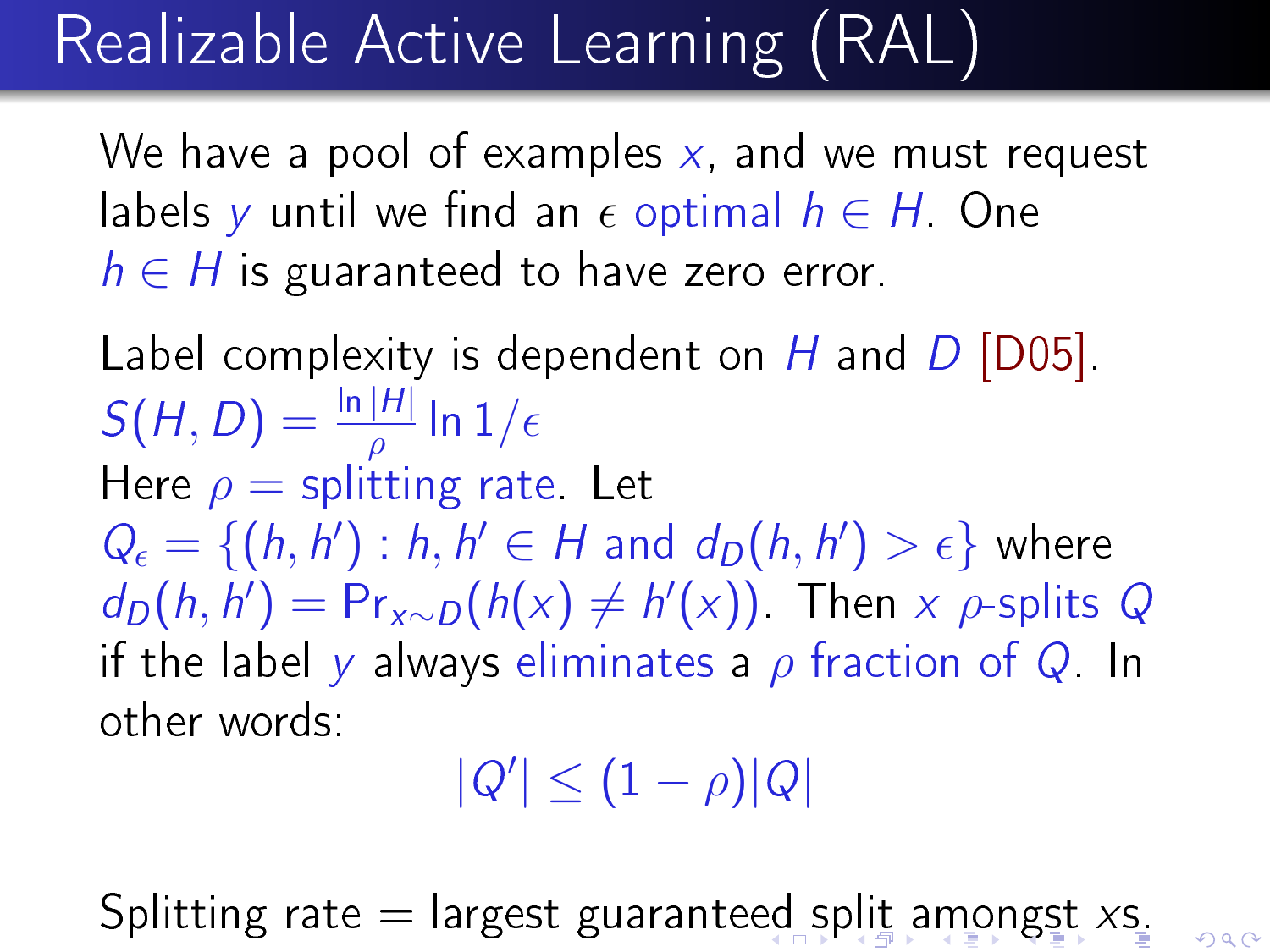<span id="page-10-0"></span>Only unlabeled data is required to estimate  $d_D(h, h')$ .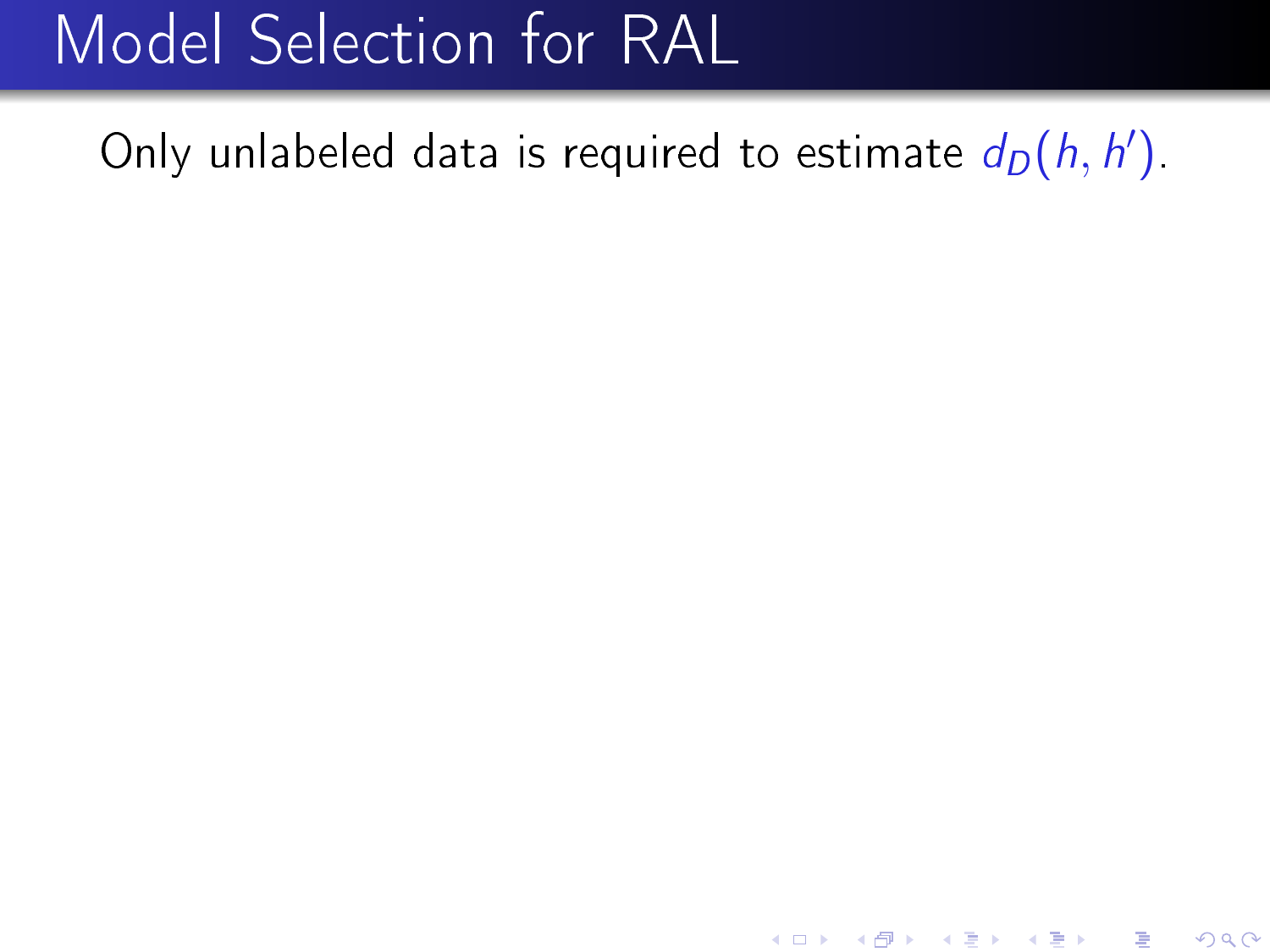Only unlabeled data is required to estimate  $d_D(h, h')$ .

#### MS  $Active(M)$

- **1** Sample many unlabeled points.
- **2** For each  $H \in M$ , compute  $S(H, D) = \frac{\ln |H|}{\rho} \ln 1/\epsilon$
- **3** Choose arg min $H \in M$   $S(H, D)$  and active learn on it.

《 ロ 》 《 御 》 《 君 》 《 君 》 ○ 君

つくへ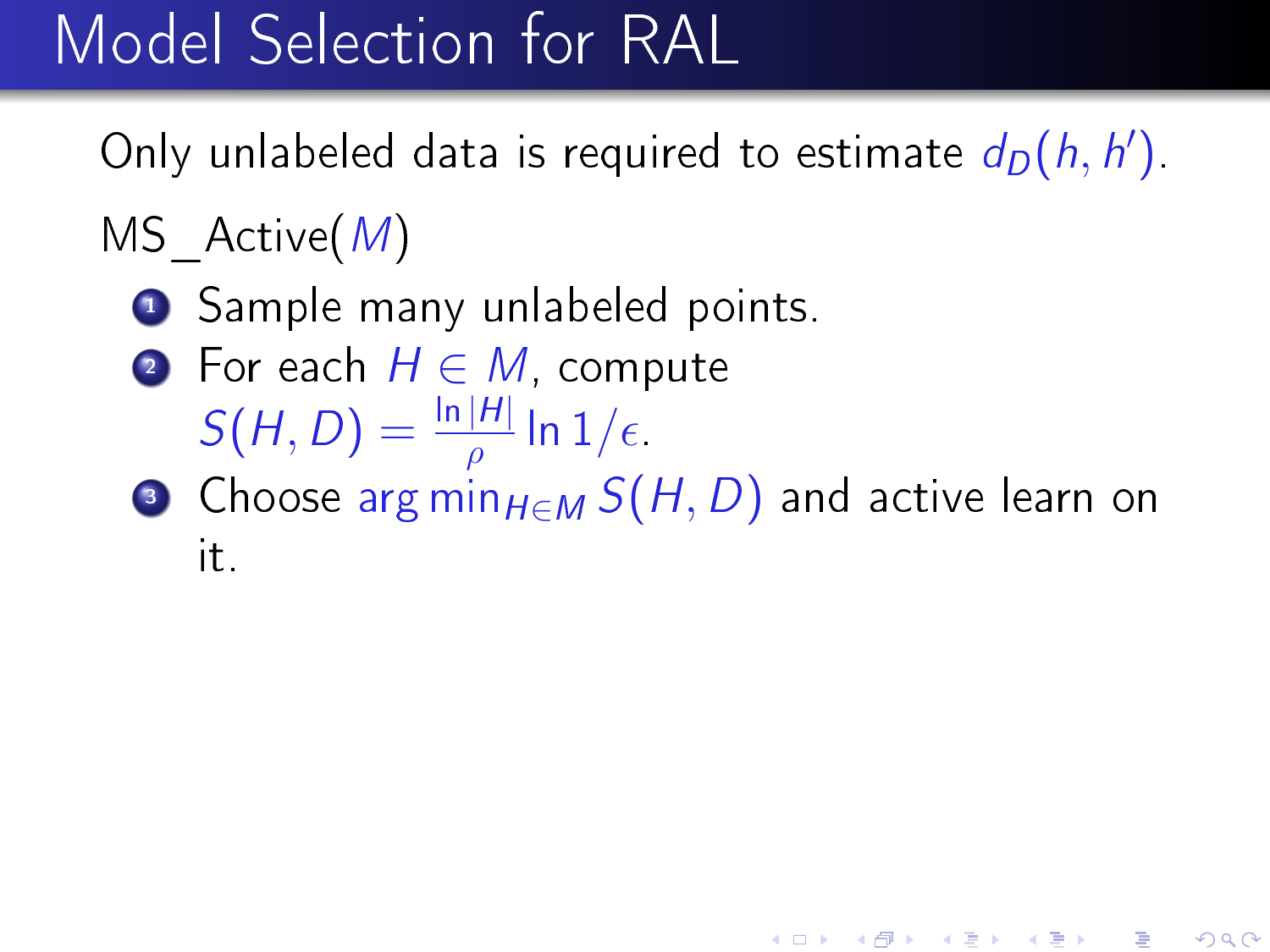Only unlabeled data is required to estimate  $d_D(h, h')$ .

#### MS  $Active(M)$

- **1** Sample many unlabeled points.
- **2** For each  $H \in M$ , compute  $S(H, D) = \frac{\ln |H|}{\rho} \ln 1/\epsilon$
- **3** Choose arg min $H \in M$   $S(H, D)$  and active learn on it.

The cost of model selection for realizable active learning is 0. (Unlabeled complexity generally grows though.)

《 ロ 》 《 御 》 《 君 》 《 君 》 ○ 君

 $2Q$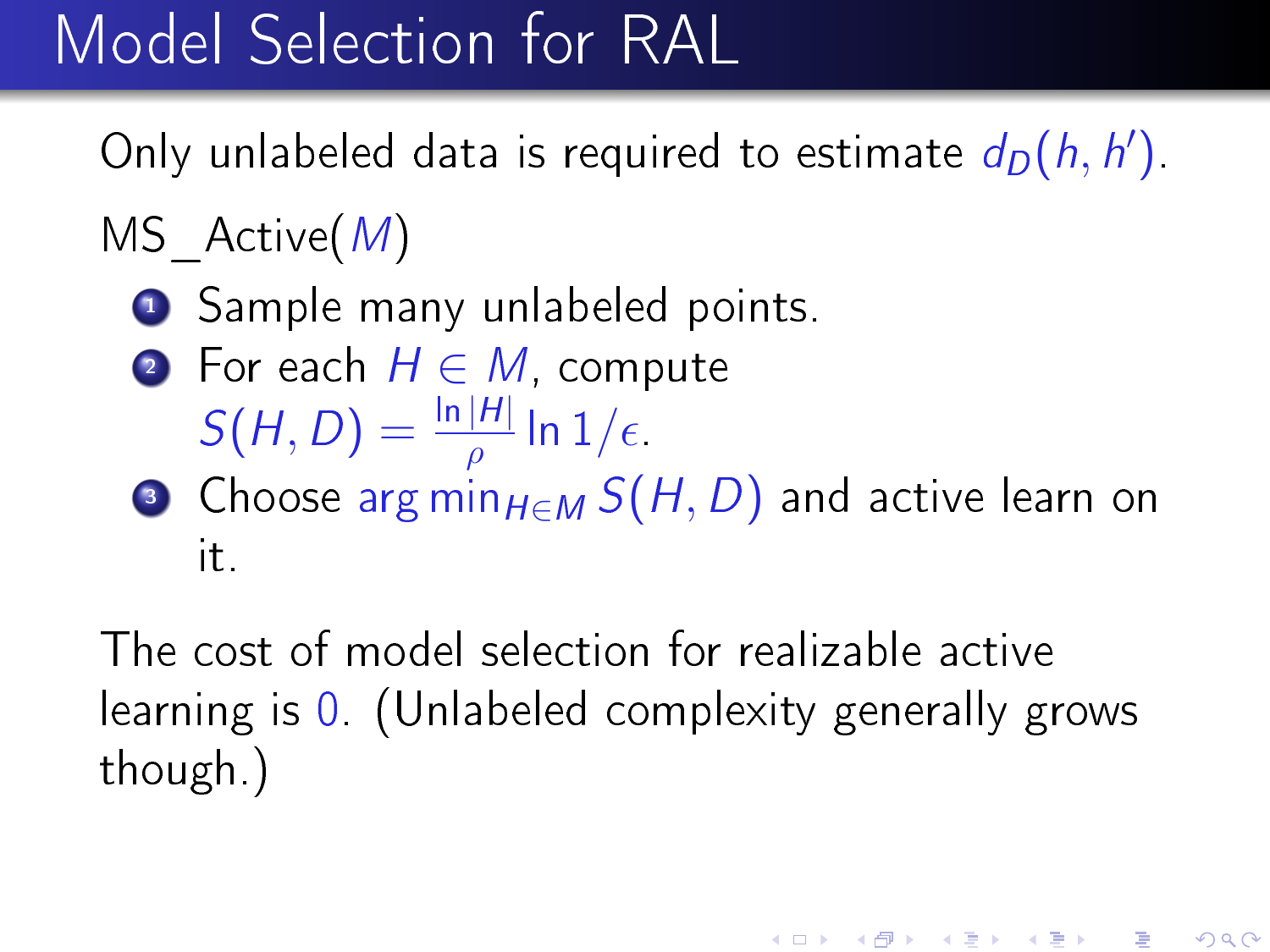Only unlabeled data is required to estimate  $d_D(h, h')$ .

#### MS  $Active(M)$

- **1** Sample many unlabeled points.
- **2** For each  $H \in M$ , compute  $S(H, D) = \frac{\ln |H|}{\rho} \ln 1/\epsilon$
- **3** Choose arg min $H \in M$   $S(H, D)$  and active learn on it.

The cost of model selection for realizable active learning is 0. (Unlabeled complexity generally grows though.)

It's also 0 for realizable model selection in supervised learning.《 ロ 》 《 御 》 《 君 》 《 君 》 ○ 君

つくへ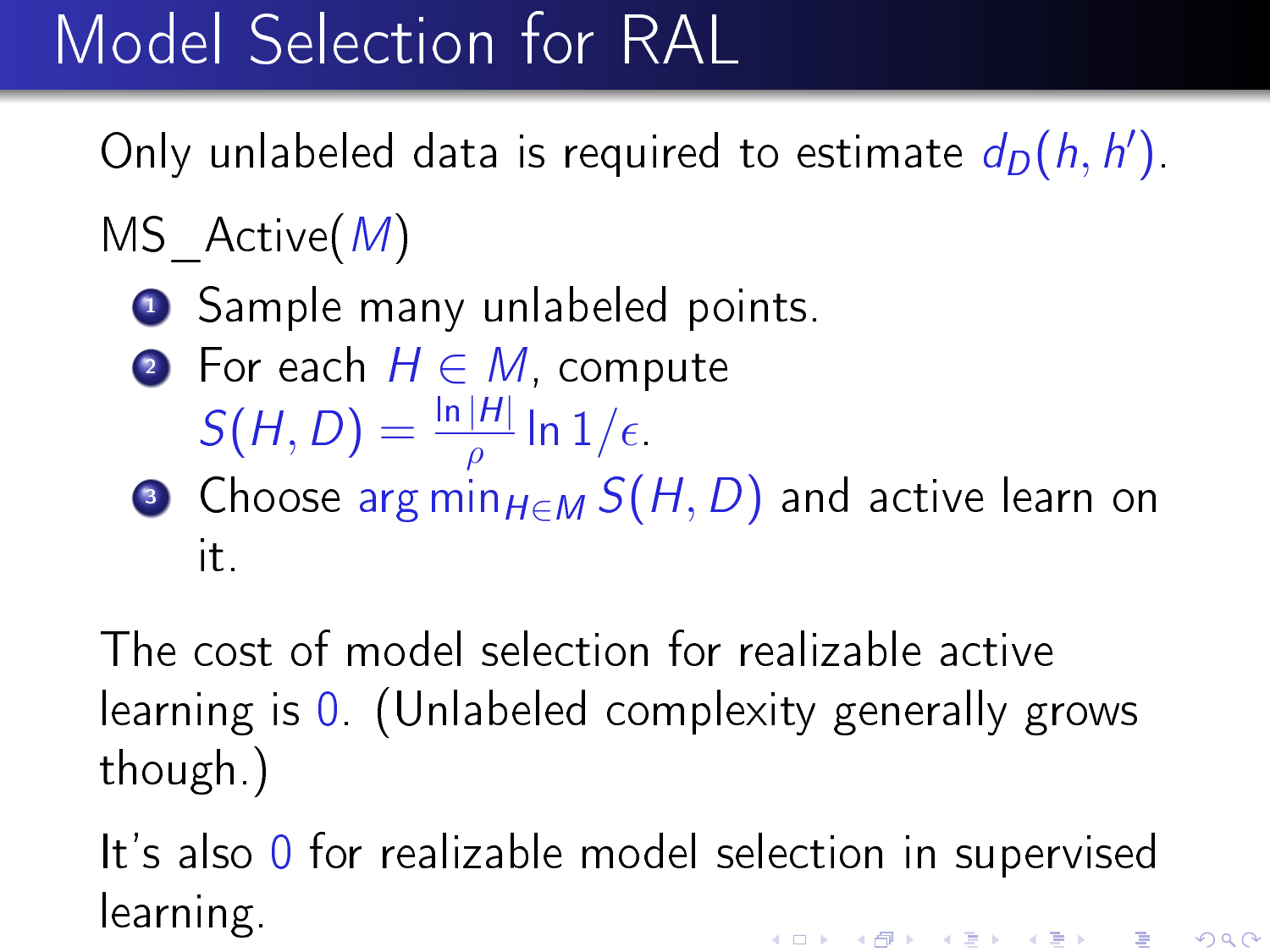[BBL06, H07, DHM08, BDL09, BHLZ10] We have a stream of examples  $x$ , and we must request labels y online until we find an  $\epsilon$  optimal  $h \in H$ 

《 ロ 》 《 御 》 《 君 》 《 君 》 ○ 君

つくへ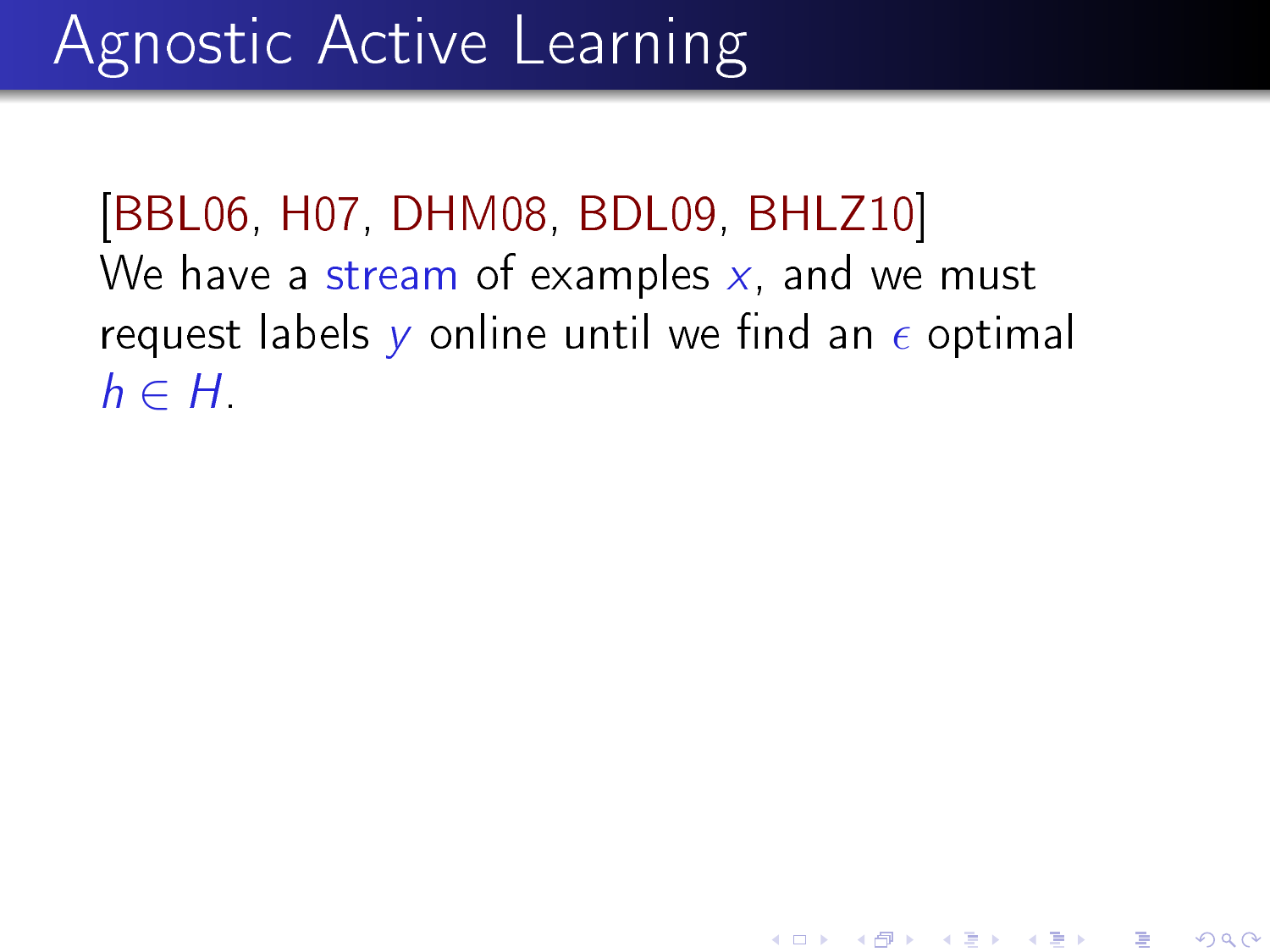[BBL06, H07, DHM08, BDL09, BHLZ10] We have a stream of examples  $x$ , and we must request labels y online until we find an  $\epsilon$  optimal  $h \in H$ .

Online Active Learning(H)

- $\bullet$  H<sub>0</sub> = H
- 2 for  $t = 1$ ...
	- **1** Observe x
	- **2** If there exists  $h, h' \in H_{t-1}$  s.t.  $h(x) \neq h'(x)$  query.

 $\bullet$   $H_t = \{h \in H_{t-1} :$ h not eliminated by sample complexity bound}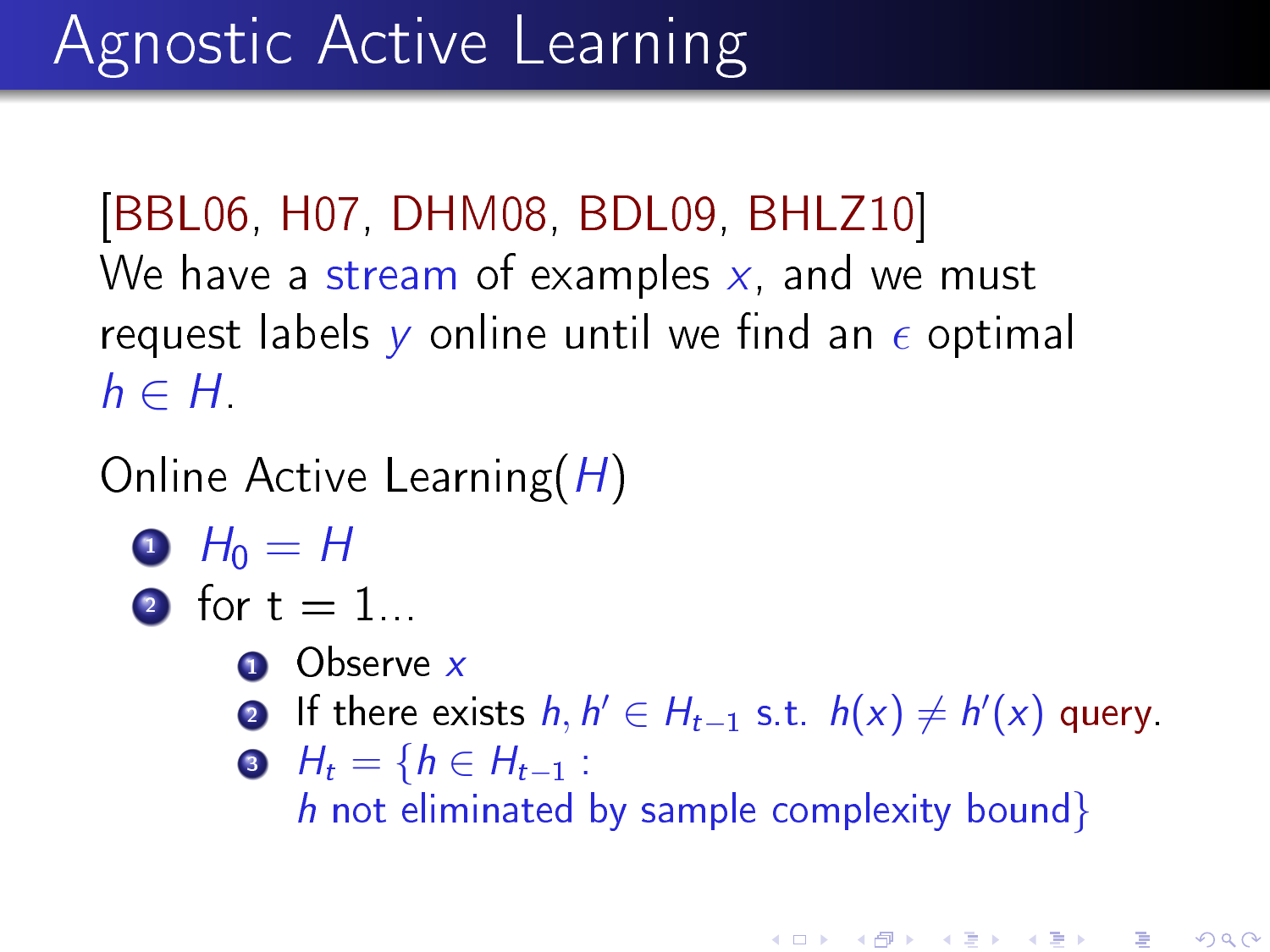### Label Complexity

Label complexity is dependent on H and D.  $S(H, D) = \tilde{O}(\theta(\nu m + \ln m(\ln |H| \ln m + \ln 1/\delta)))$ where  $m =$  supervised label complexity  $\nu \equiv \min_{h \in H} e(D, h) = \text{minimum error rate } \theta =$ disagreement coefficient.

《 ロ 》 《 御 》 《 君 》 《 君 》 《 君

 $2Q$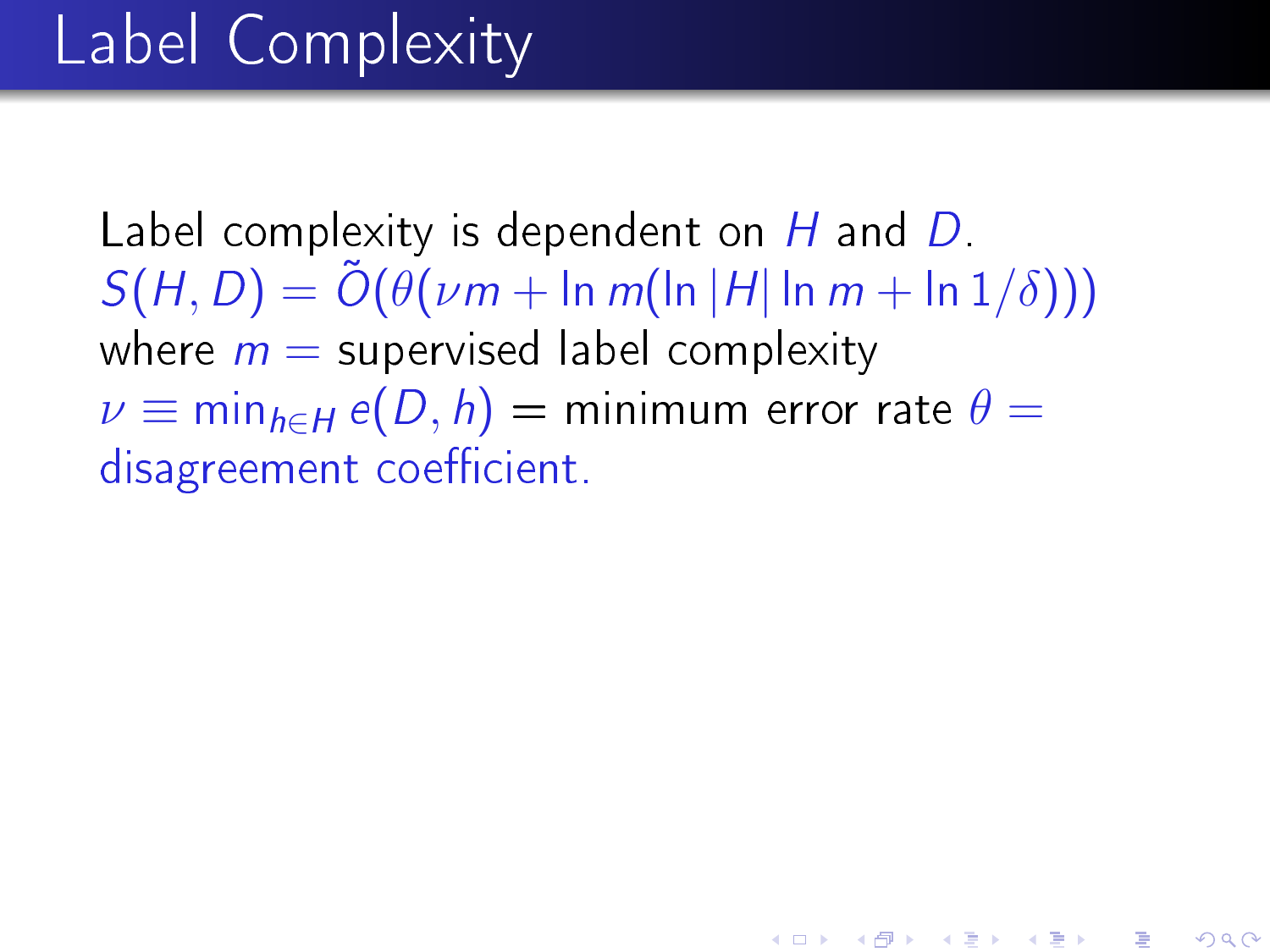#### Label Complexity

Label complexity is dependent on H and D.  $S(H, D) = \tilde{O}(\theta(\nu m + \ln m(\ln |H| \ln m + \ln 1/\delta)))$ where  $m =$  supervised label complexity  $\nu \equiv \min_{h \in H} e(D, h) = \text{minimum error rate } \theta =$ disagreement coefficient.

The disagreement coefficient is max<sub>r</sub>  $\frac{\Pr_{x \sim D}(\exists h \in B(h^*, r): h(x) \neq h^*(x))}{r}$  $\frac{(r_1r_2r_3r_4r_5)}{r}$ If you only care about hypotheses within  $r$  of the optimal  $h^*$ , what fraction of the  $x$  are disagreed upon?

K ロ X - K @ X - K 포 X - K 포 X - 포

 $2Q$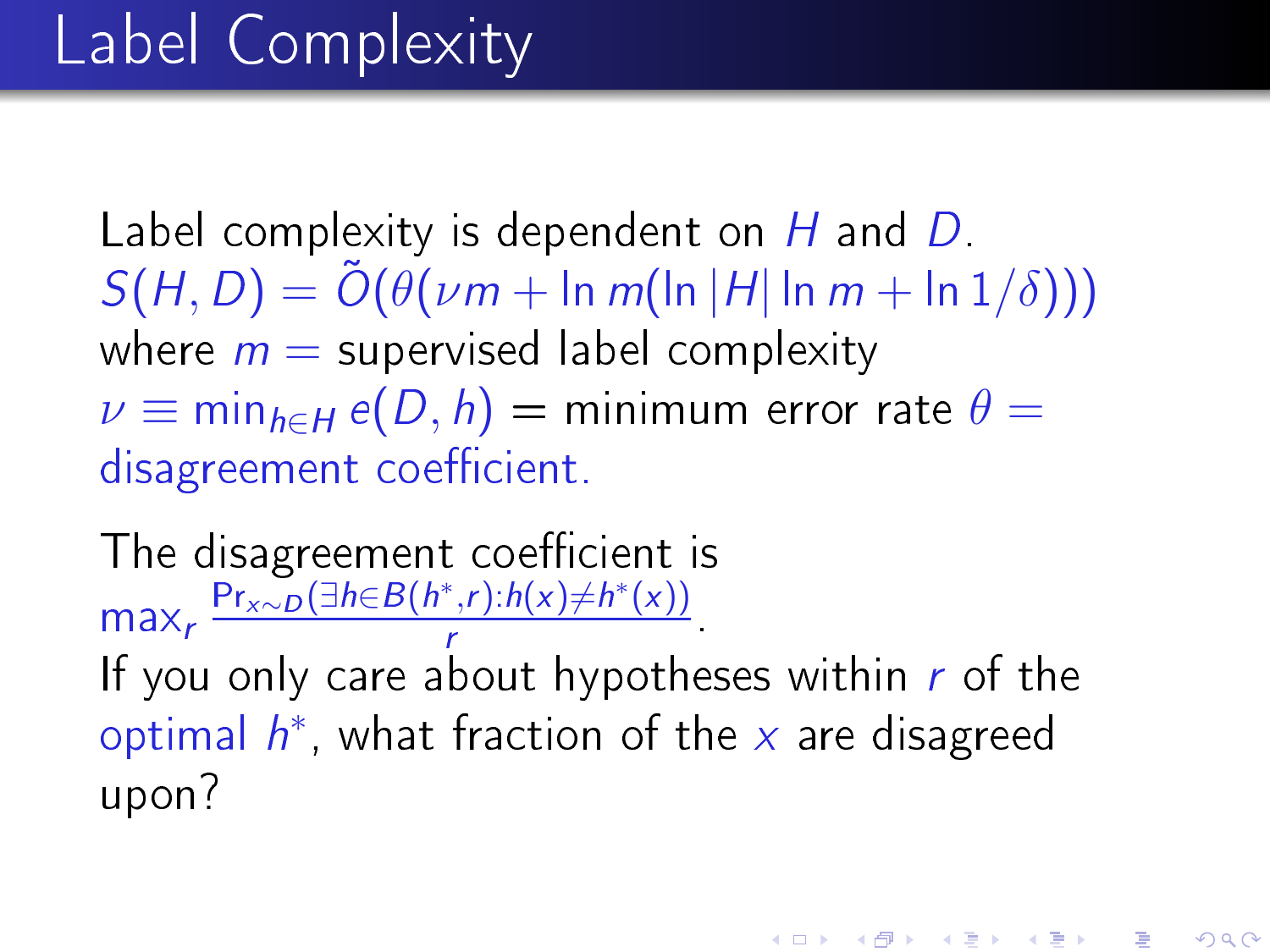Labeled data is required to evaluate  $\nu!$ 

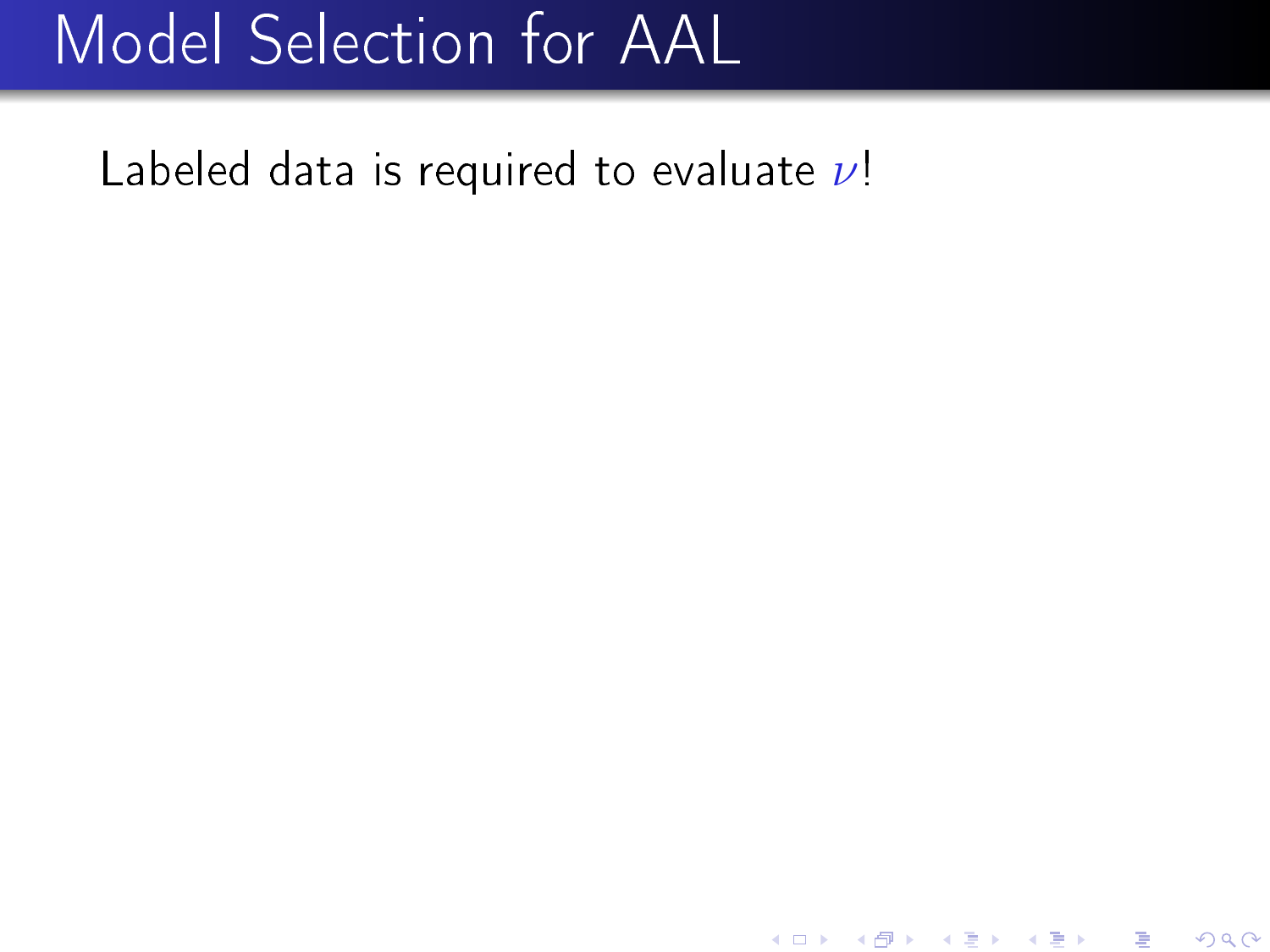Labeled data is required to evaluate  $\nu$ !

The best solution I know: RoundRobin(M)

- $\bigcirc$  For each  $H \in M$  start  $AAL(H)$
- $\textbf{P}$  For  $x_t$  query label if AAL( $H_{t\ \text{mod}\ |M|},x)$  queries.

 $\textbf{D}$  If query  $y$  received, update  $\mathsf{AAL}(H_{t\ \text{mod}\ |\mathcal{M}|},x,y).$ You also need to choose a single hypothesis amongst the survivors. The best approach I know is to form  $H' = \{ h \in \text{AAL}(H) : H \in M \}$  and run  $\text{AAL}(H')$ .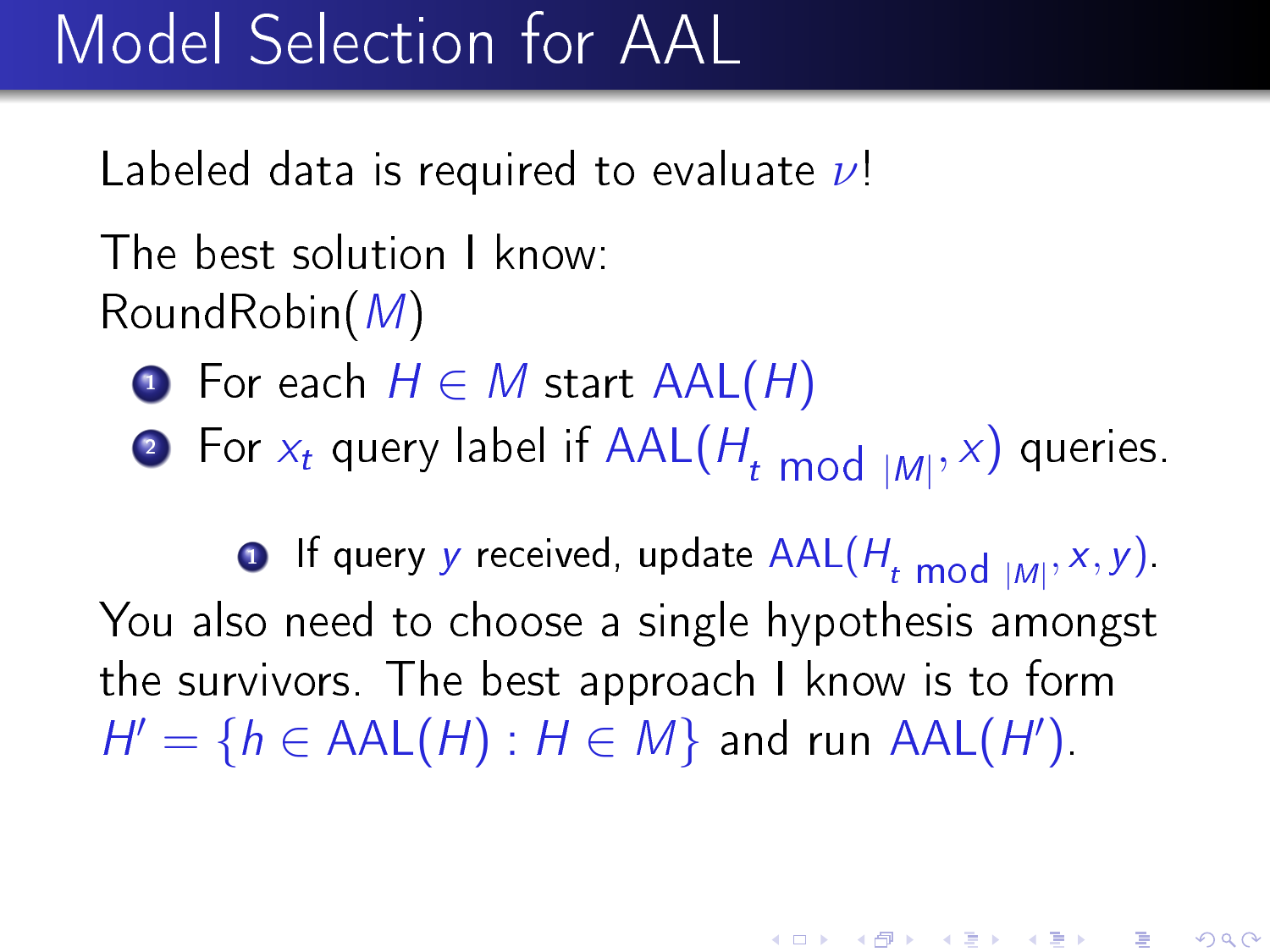Labeled data is required to evaluate  $\nu$ !

The best solution I know: RoundRobin(M)

- $\bigcirc$  For each  $H \in M$  start  $AAL(H)$
- $\textbf{P}$  For  $x_t$  query label if AAL( $H_{t\ \text{mod}\ |M|},x)$  queries.

 $\textbf{D}$  If query  $y$  received, update  $\mathsf{AAL}(H_{t\ \text{mod}\ |\mathcal{M}|},x,y).$ You also need to choose a single hypothesis amongst the survivors. The best approach I know is to form  $H' = \{ h \in \text{AAL}(H) : H \in M \}$  and run  $\text{AAL}(H')$ .

Label complexity of model selection is at least a factor of  $|M|$  worse.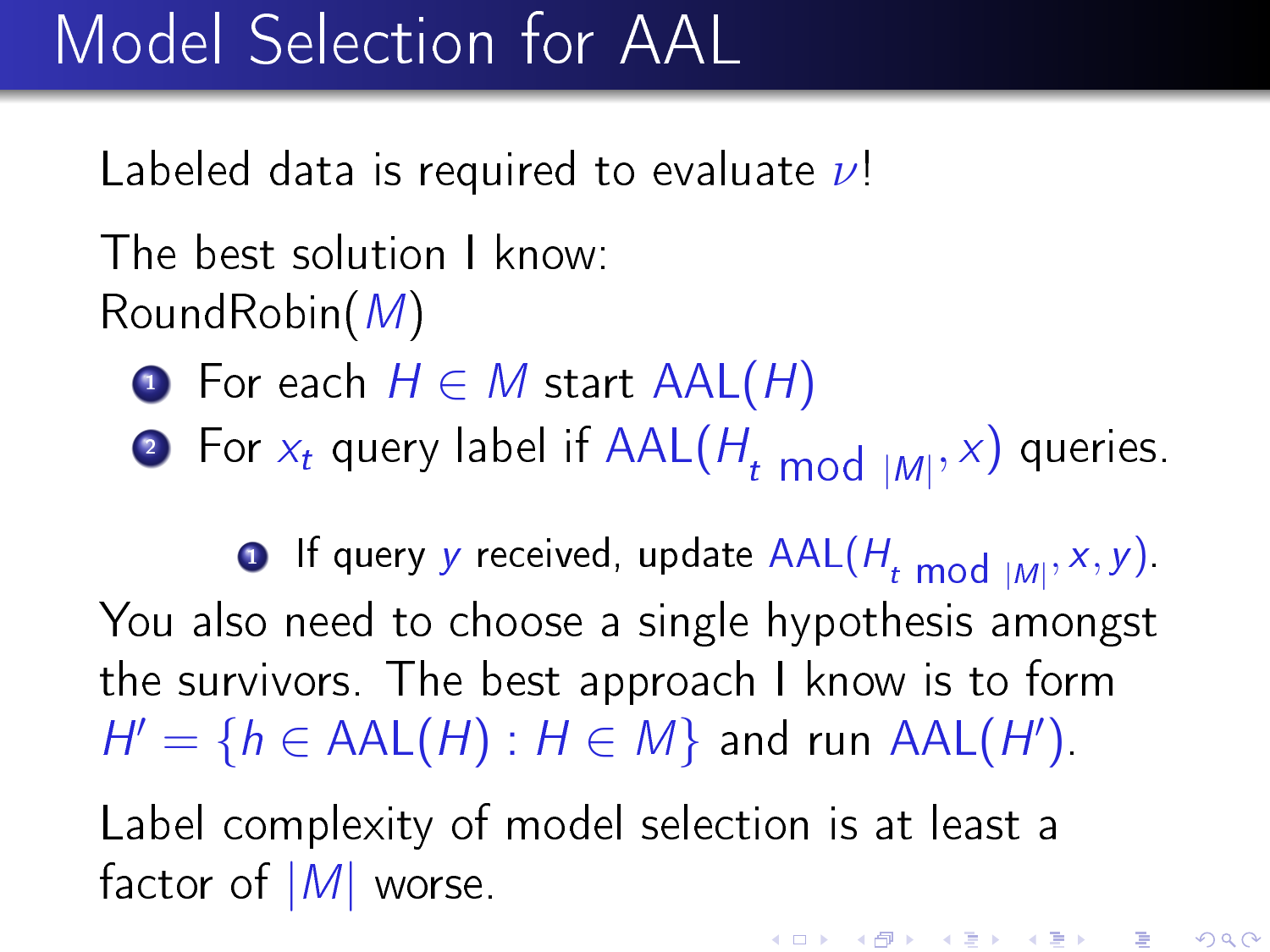## Agnostic Contextual Bandits

#### [ACFS95, BLLRS11, DHKKLRZ11]

We have a stream of examples  $x$ . At each step we choose an action a, and get a loss  $l_a$  for that action. We want to compete with the hypothesis having the smallest average loss.  $EXP4P(H)$ 

• Let 
$$
w_h = 1
$$

2 for  $t = 1$ ...

- **O** Choose  $P(h)$  according to normalized weights.
- **2** Observe x
- **3** Draw  $h \sim P$  and act as  $h(x)$ .
- **4** Observe r<sub>a</sub>

**D** Update  $w_{h'} \leftarrow w_{h'}e^{p} \min_{p_{a}} \frac{r_{a}}{p} I(h(x)=h'(x)) + a$  bit

(approximately)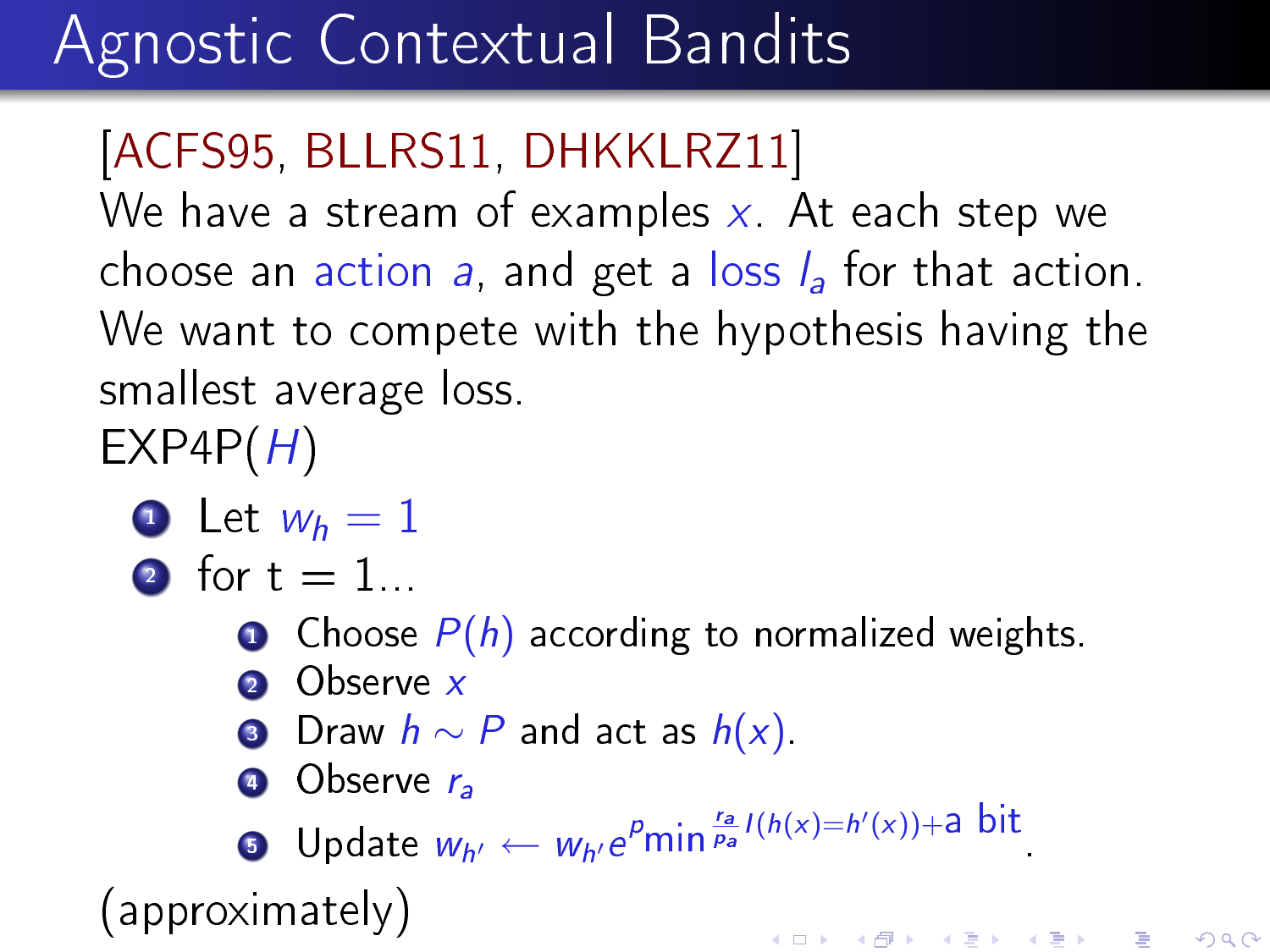T

#### Theorem

For all H, for all sequences, with probability  $1 - \delta$  the average per round regret of EXP4P is:  $\mathcal O$  $\left( \frac{1}{2} \right)$  $\overline{\ln |H| + \ln(1/\delta)}$  $\setminus$ 

(In general, number of actions divides  $T$ , but we only have two actions.)

K ロ ▶ (K @ ) | K 글 ) | K 글 ) | [ 글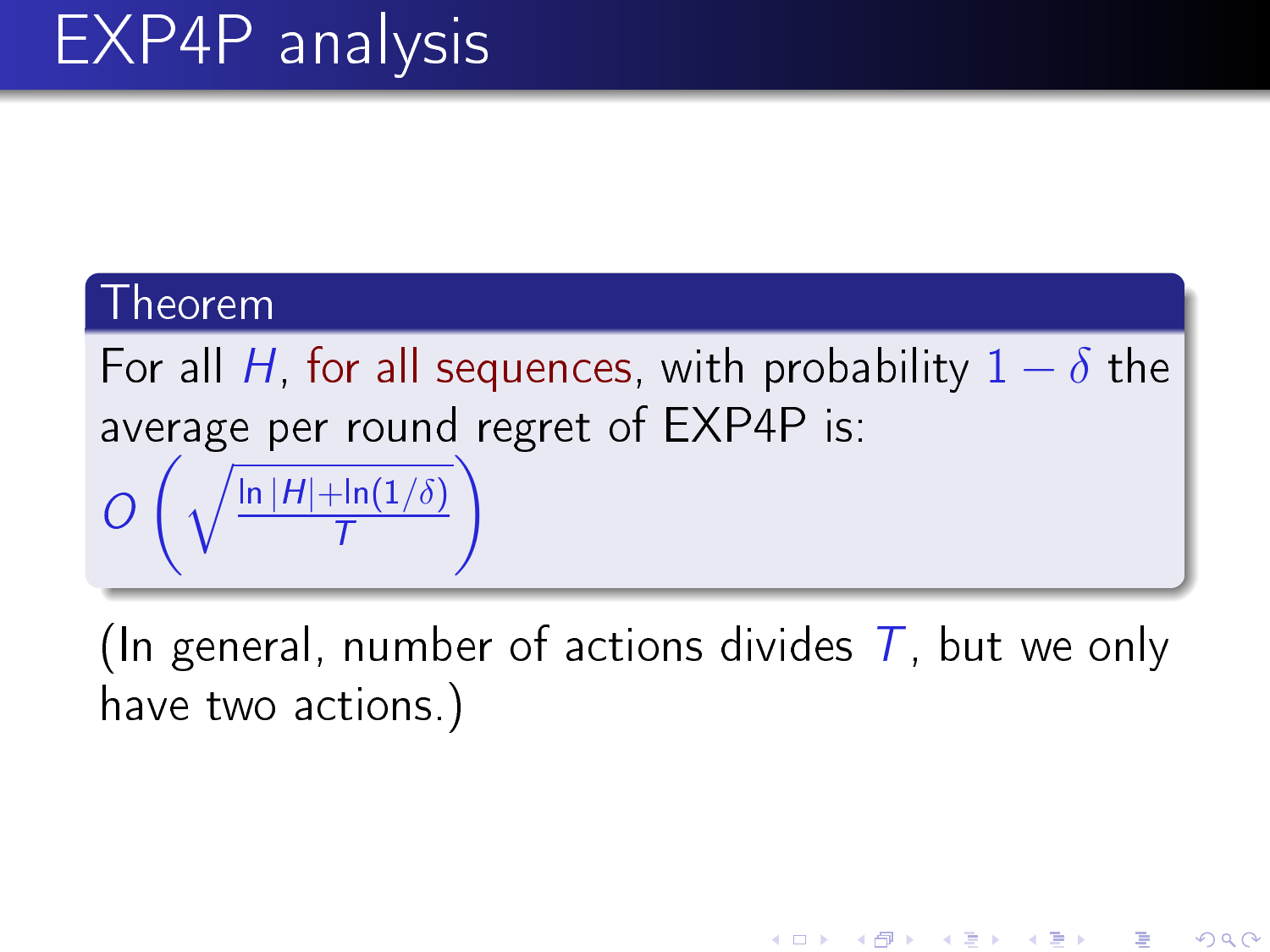#### Model Selection for CBs

Suppose we have  $M = \{H\}$  Again, there is no way to tell in advance which is best. Best combination method  $= ?$ 

《 ロ 》 《 御 》 《 君 》 《 君 》 《 君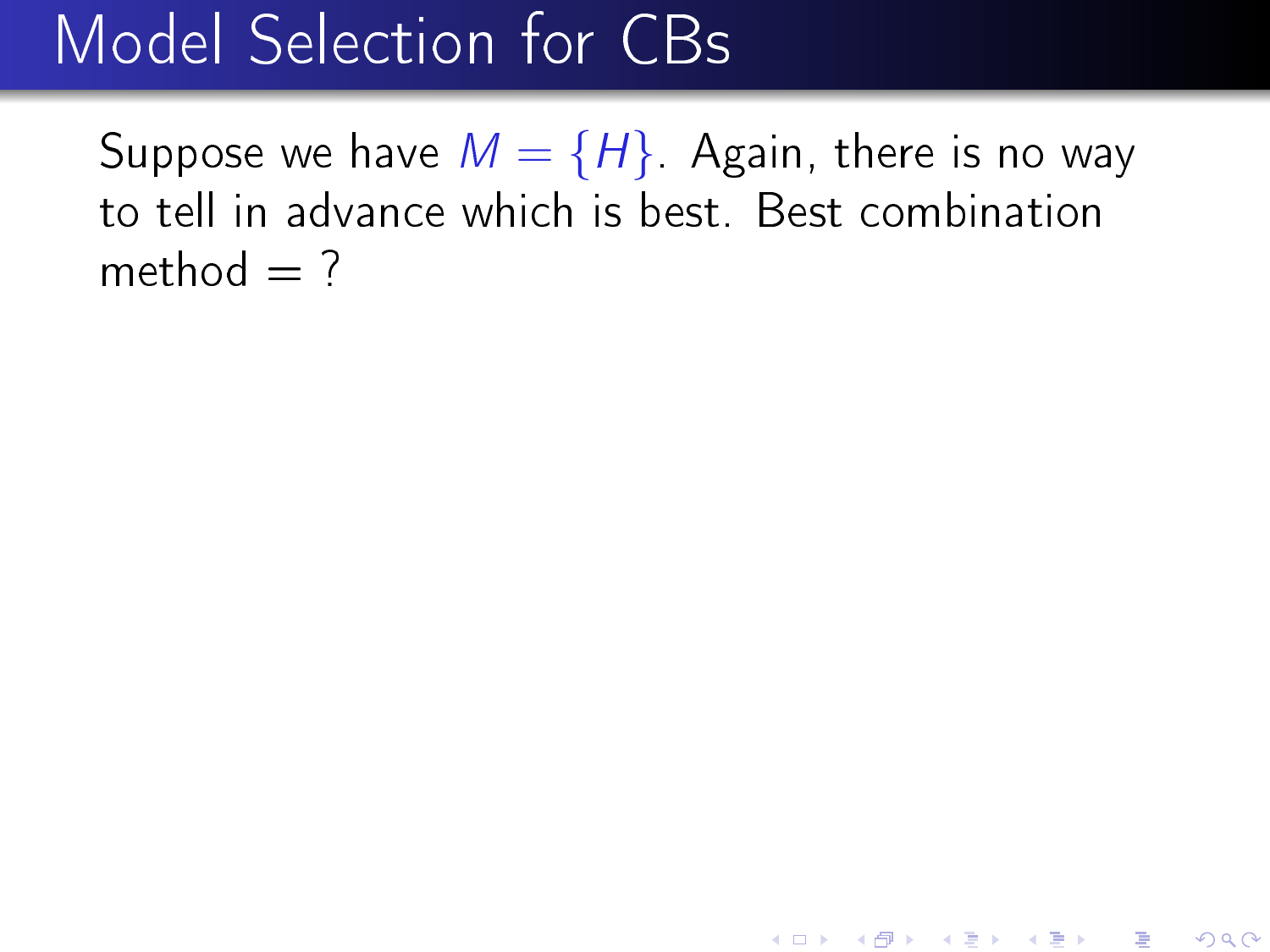#### Model Selection for CBs

Suppose we have  $M = \{H\}$  Again, there is no way to tell in advance which is best. Best combination method  $=$  ?

RoundRobin(M)

- $\bullet$  Initialize EXP4P $(H)$
- 2 for  $t = 1$ .
	- $\bullet$  Choose  $P(h)$  according to EXP4P( $H_{t\,\,\text{mod}\,\,|M|}$ )

★ ロン → 御 > → ( 할 > → ( 할 > ) → 할

- 2 Draw  $h \sim P$  and act as  $h(x)$ .
- **3** Update all instances.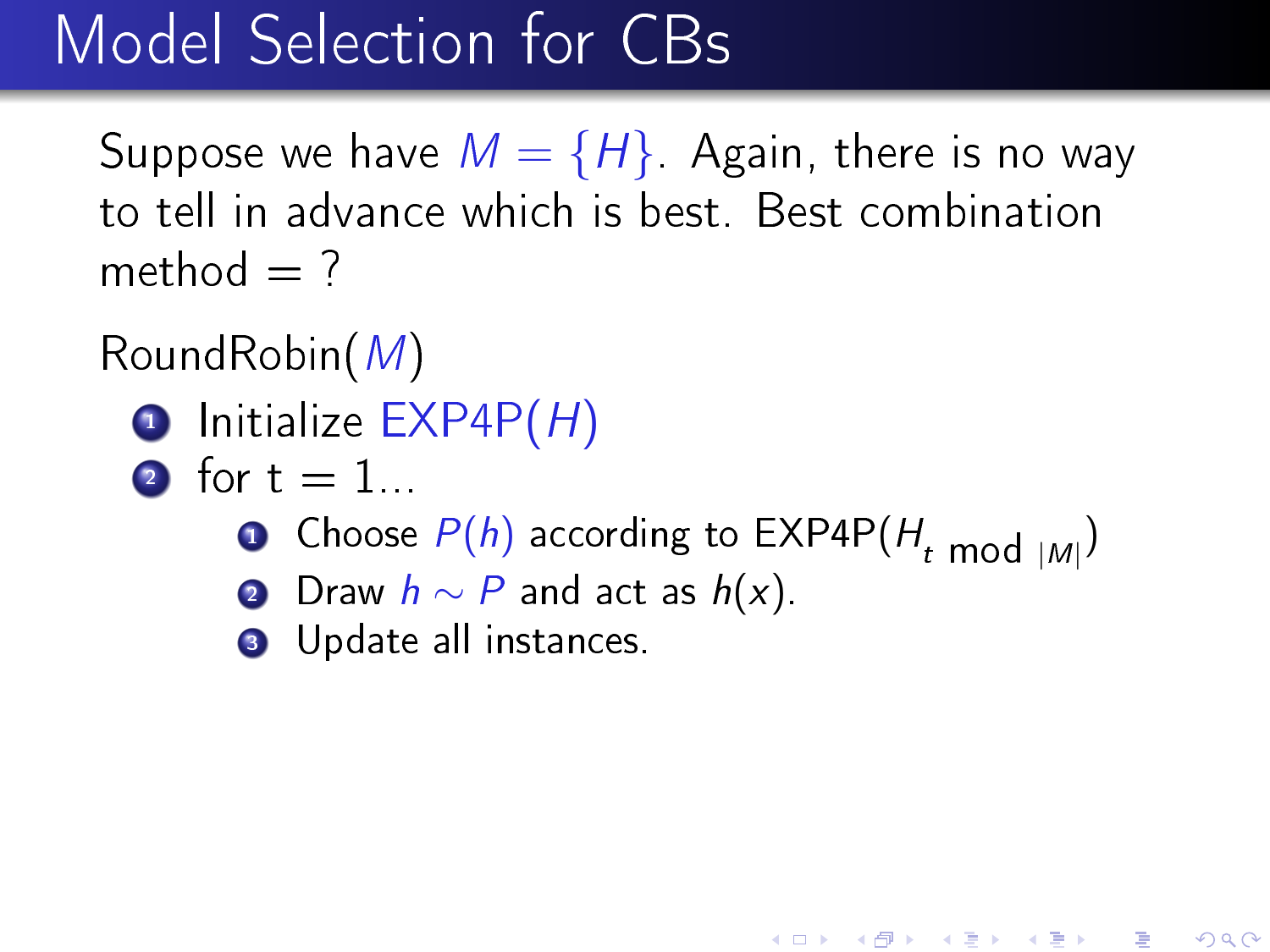#### Model Selection for CBs

Suppose we have  $M = \{H\}$  Again, there is no way to tell in advance which is best. Best combination method  $= ?$ 

RoundRobin(M)

- $\bullet$  Initialize EXP4P $(H)$
- 2 for  $t = 1$ .
	- $\bullet$  Choose  $P(h)$  according to EXP4P( $H_{t\,\,\text{mod}\,\,|M|}$ )
	- **2** Draw  $h \sim P$  and act as  $h(x)$ .
	- **3** Update all instances.

Conjecture: For all M, for all sequences, with probability  $1 - \delta$  the average regret is: O  $\sqrt{ }$  $|M| \sqrt{\frac{\ln |H| + \ln \delta}{T}}$ T ). .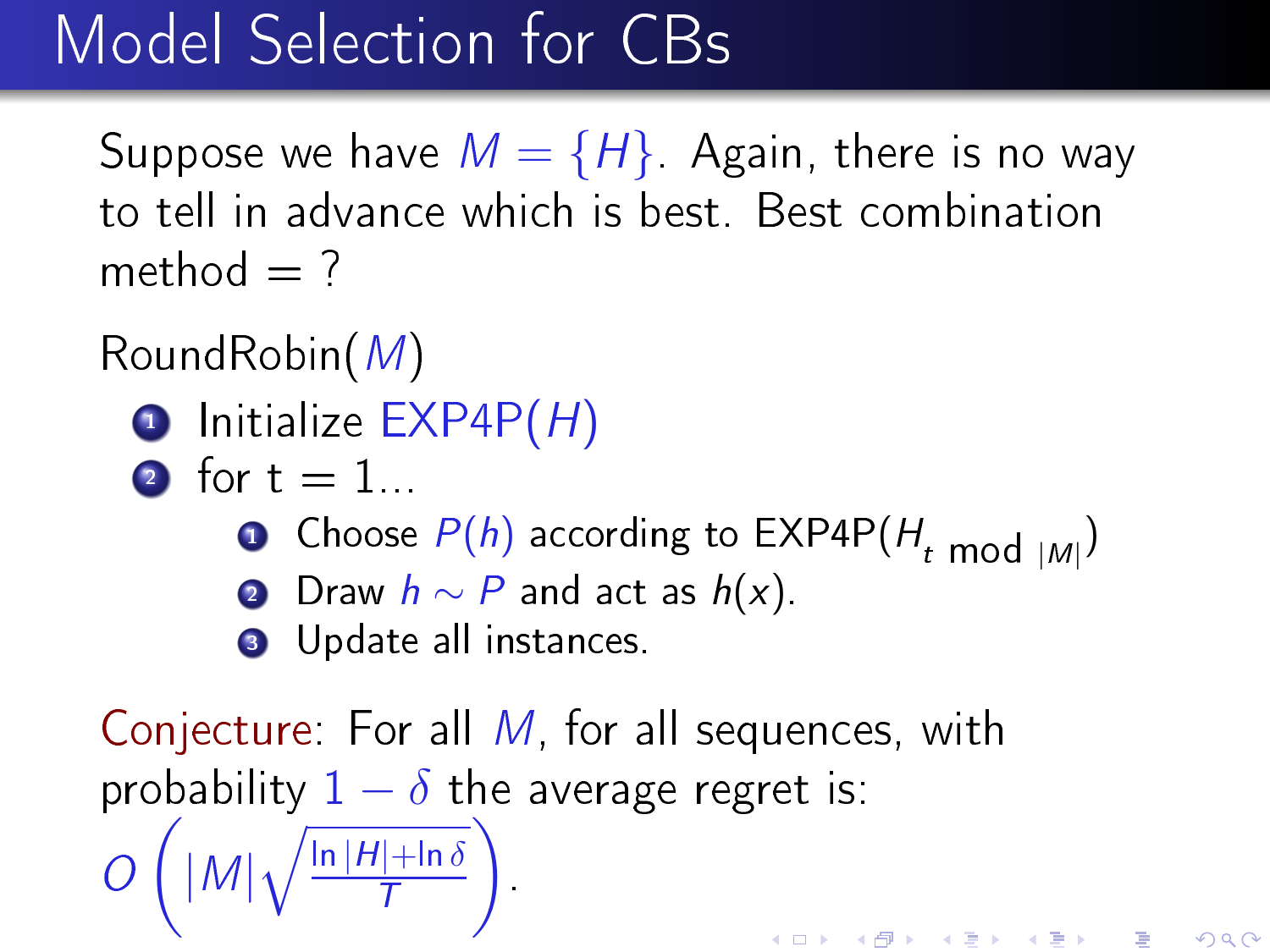## Realizable Contextual Bandits [DHKLZ12]

We have a stream of examples  $x$ . At each step we choose an action a, and get a loss  $l_a$  for that action. We compete with a set of regressors  $f(x, a)$  where one satisfies  $E_{D|x}$   $l_a=f(x,a)$  .

◆ ロン → 御 > → ( 끝 > → ( 끝 > → ) 끝

 $2Q$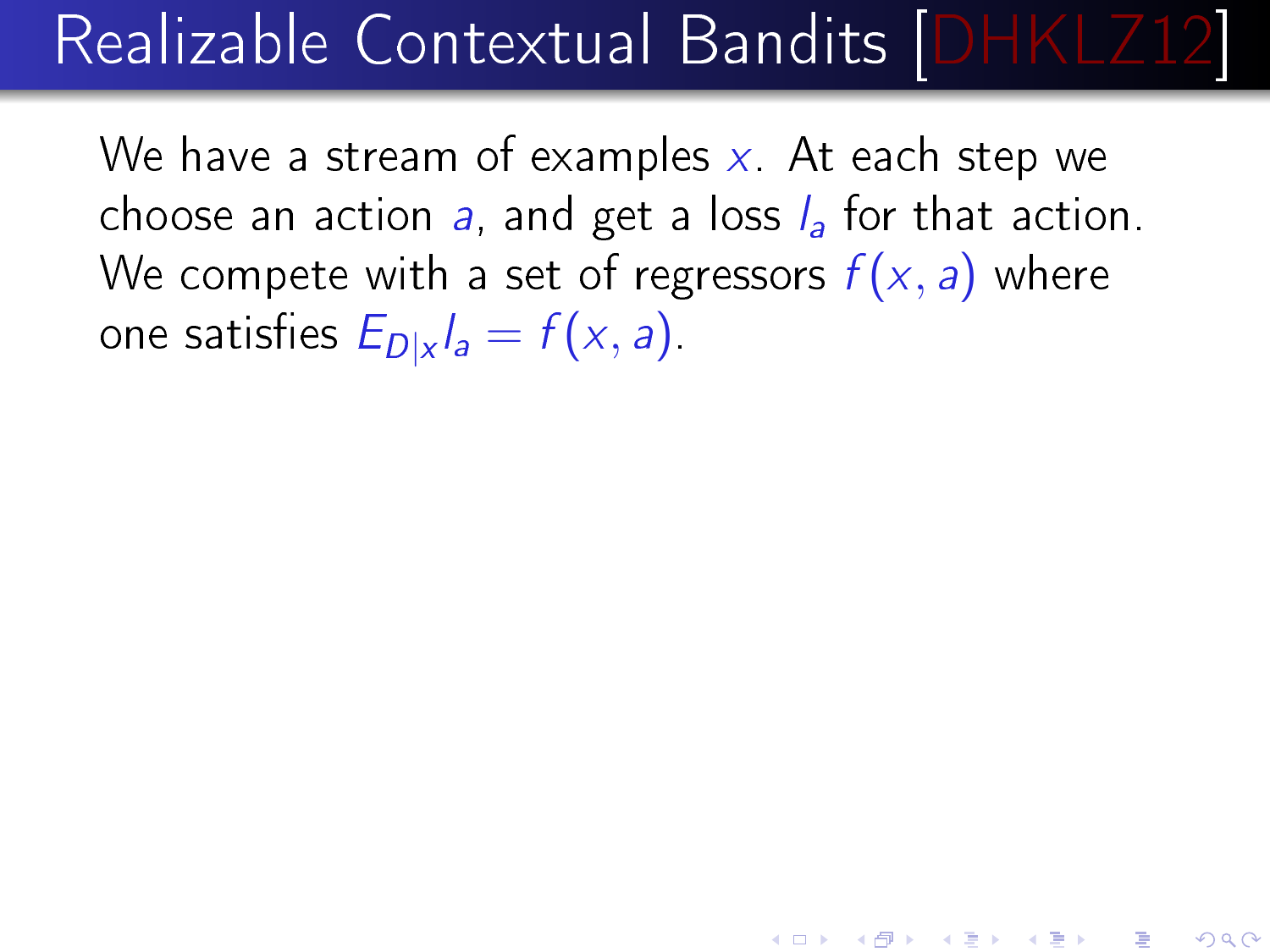# Realizable Contextual Bandits [DHKLZ12]

We have a stream of examples  $x$ . At each step we choose an action a, and get a loss  $l_a$  for that action. We compete with a set of regressors  $f(x, a)$  where one satisfies  $E_{D|x}$   $l_a=f(x,a)$  .

Regressor Elimination( $F$ )

- $\bullet$   $F_0 = F$
- 2 for  $t = 1$ ...
	- **O** Choose  $P(f)$  so as to achieve near-uniformity over  $F_{t-1}$ 's actions.
	- **2** Observe x
	- **3** Draw  $f \sim P$  and act as arg max<sub>a</sub>  $f(x, a)$ .
	- **4** Observe r<sub>a</sub>

 $\bullet$   $F_t = \{f \in F_{t-1} :$ f not eliminated by sample complexity bound  $\}$ K ロ ▶ | K @ ▶ | K 글 ▶ | K 글 ▶ | ○ 글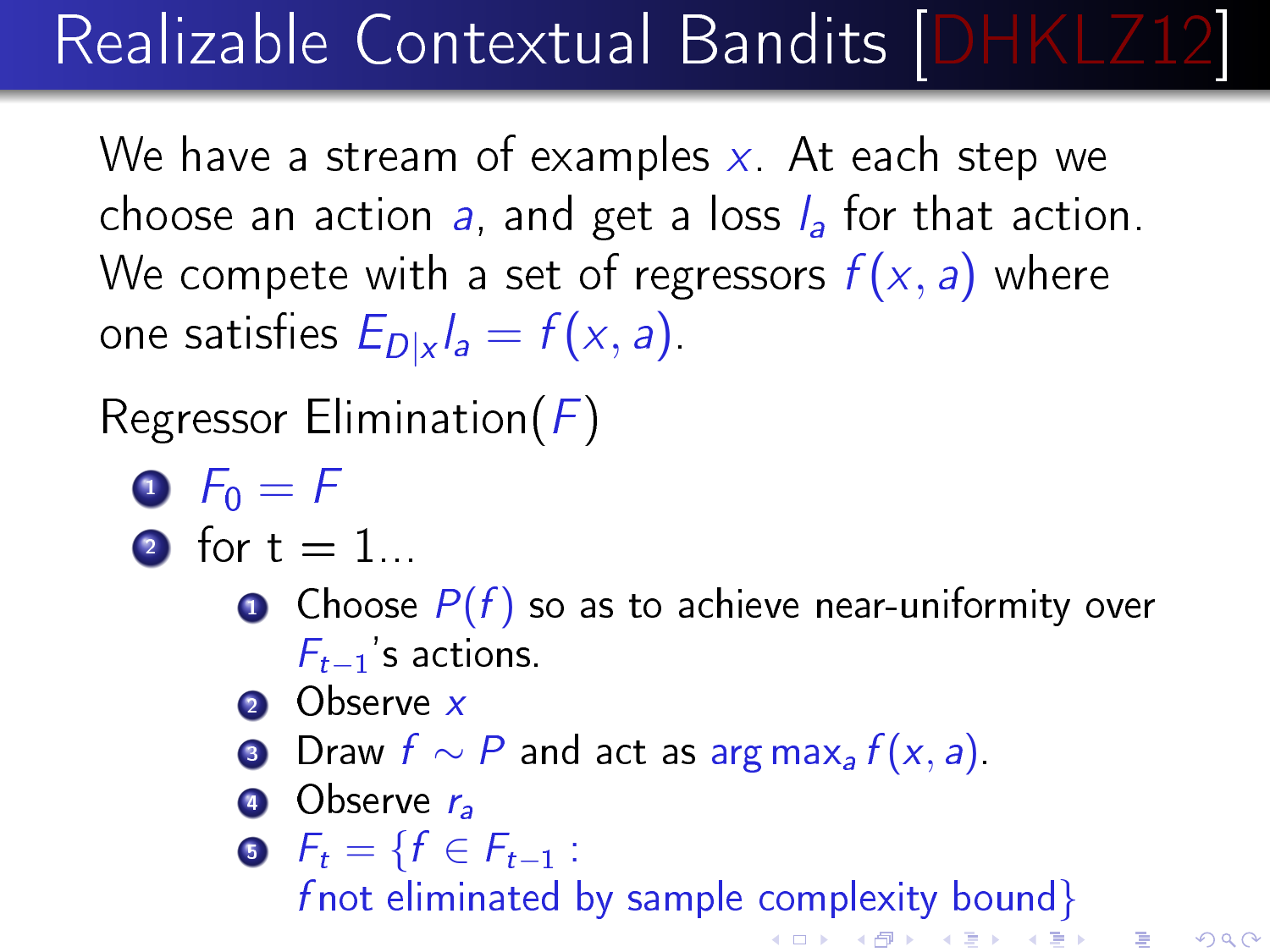### Realizable CB analysis

#### Theorem

For all F, for all D, with probability  $1 - \delta$  the average regret of Regressor Elimination is:

$$
O\left(\sqrt{\frac{\ln |F| + \ln \delta}{T}}\right)
$$

K ロ ▶ | K @ ▶ | K 끝 ▶ | K 끝 ▶ | | 말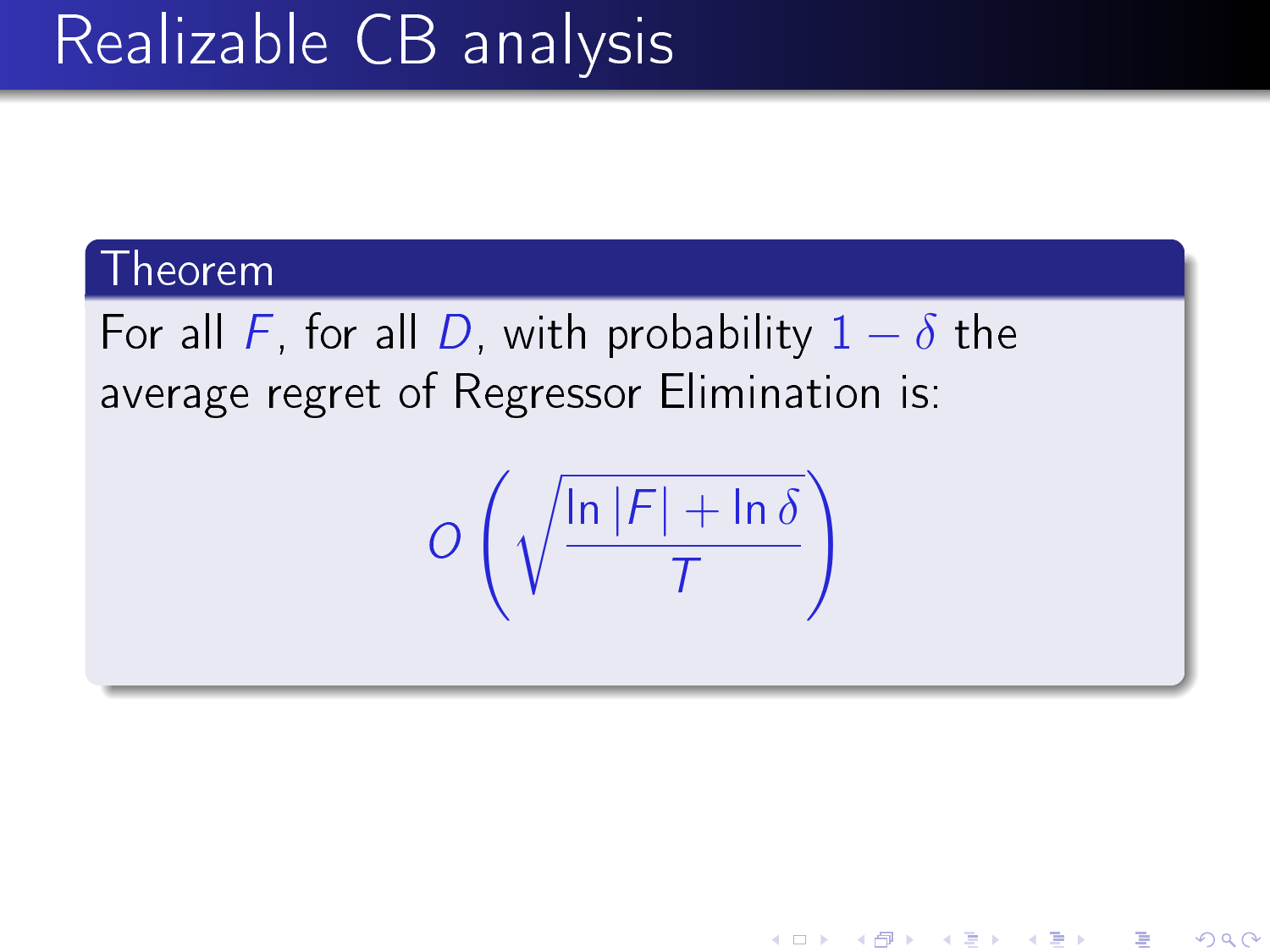## Realizable CB analysis

#### Theorem

For all F, for all D, with probability  $1 - \delta$  the average regret of Regressor Elimination is:

$$
O\left(\sqrt{\frac{\ln |F| + \ln \delta}{T}}\right)
$$

K ロ ▶ (K @ ) | K 글 ) | K 글 ) | [ 글

 $290$ 

and sometimes *much* better.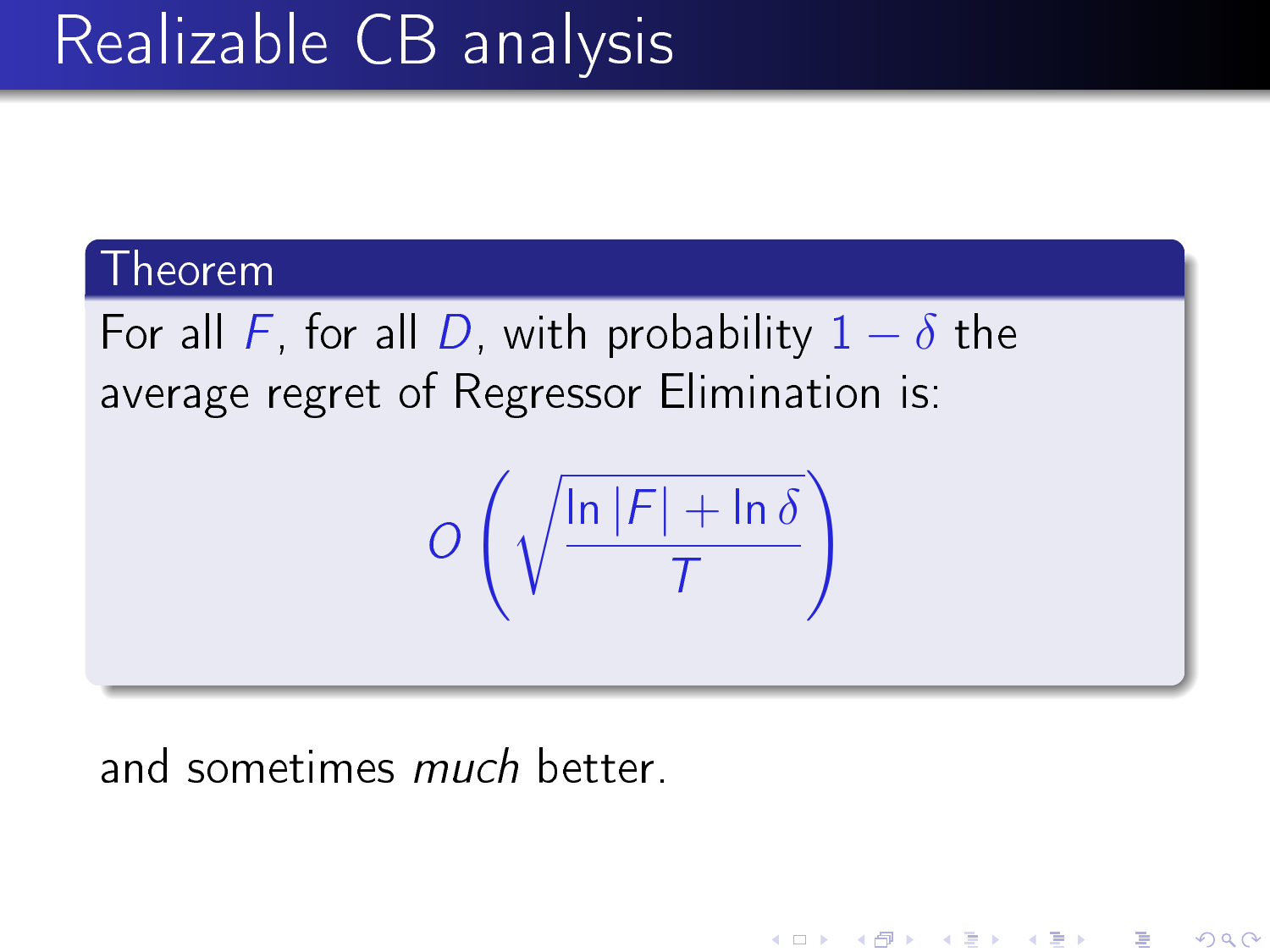For model selection, we can pick the smallest set of  $F$ , incurring average regret:

$$
O\left(\min_F \sqrt{\frac{\ln |F| + \ln \delta}{T}}\right)
$$

《 ロ 》 《 御 》 《 君 》 《 君 》 ○ 君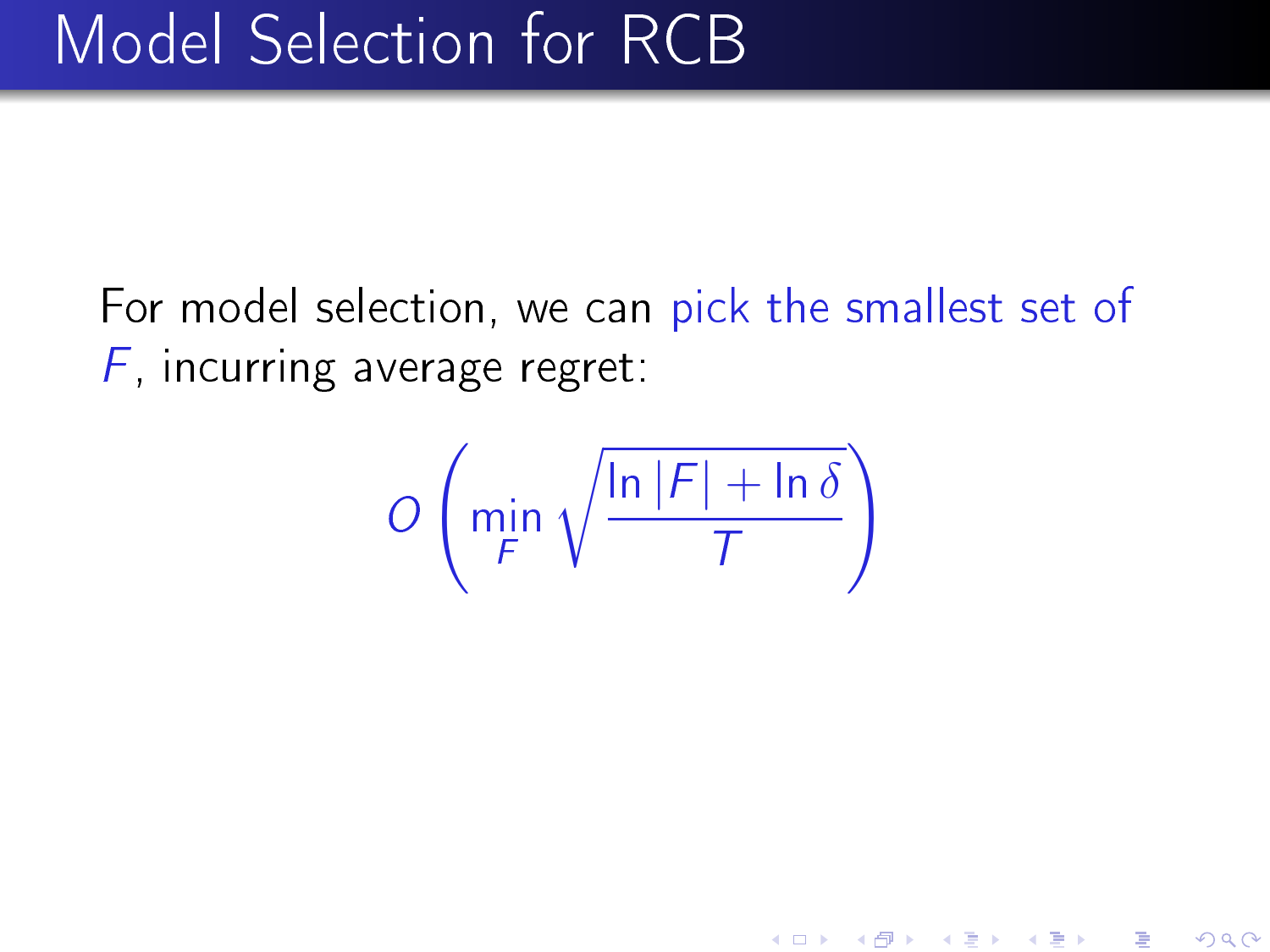For model selection, we can pick the smallest set of  $F$ , incurring average regret:

$$
O\left(\min_{F} \sqrt{\frac{\ln |F| + \ln \delta}{T}}\right)
$$

K ロ ▶ | K @ ▶ | K 끝 ▶ | K 끝 ▶ | | 말

 $299$ 

There is no cost of model selection here.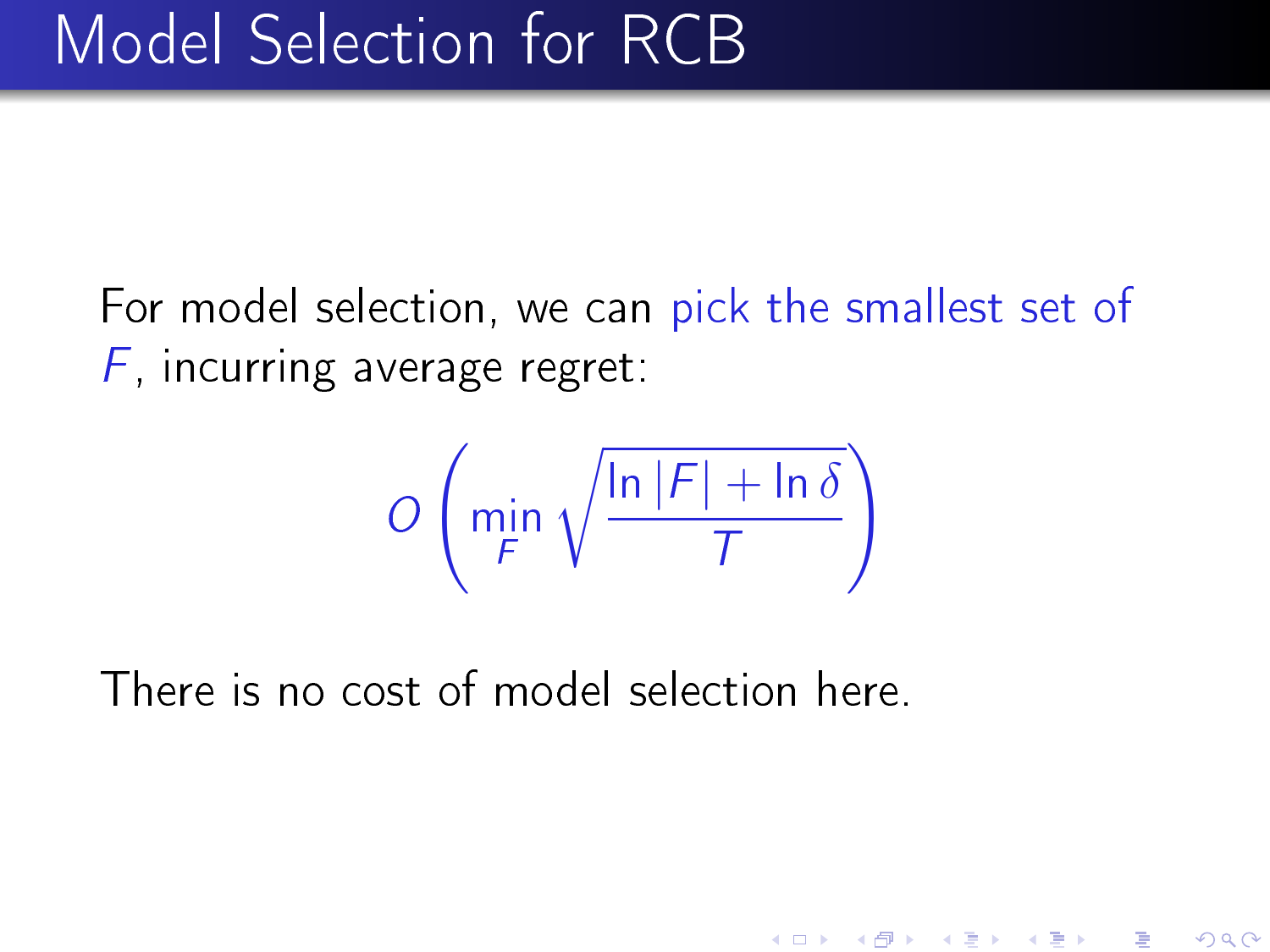## The Cost of Model Selection

|            |             | Supervised   Active   Cont. Band. |
|------------|-------------|-----------------------------------|
| Realizable |             |                                   |
| Agnostic   | $+$ log   M |                                   |